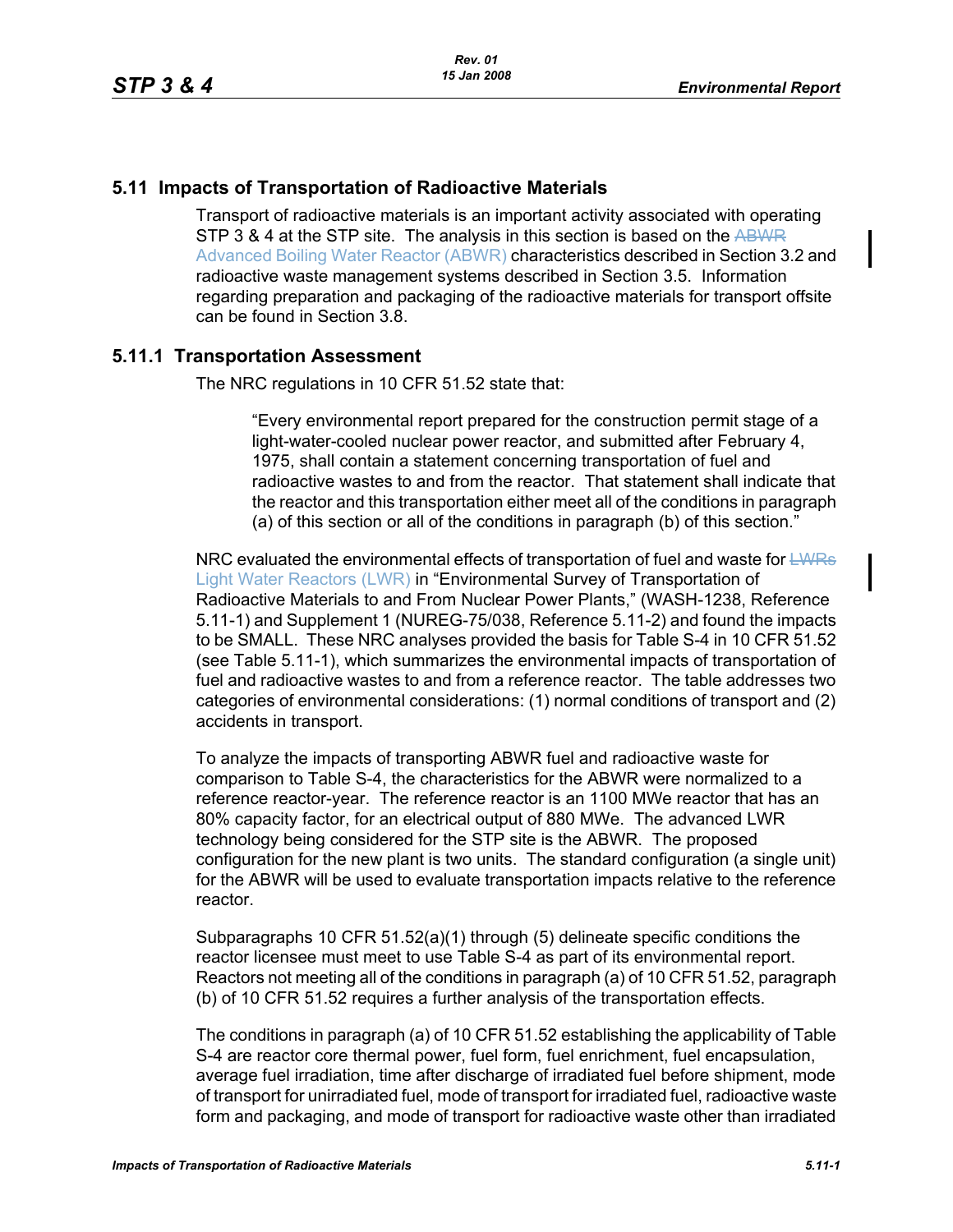fuel. The following subsections describe the characteristics of the ABWR relative to the conditions of 10 CFR 51.52 for use of Table S-4.

# **5.11.1.1 Reactor Core Thermal Power**

Subparagraph 10 CFR 51.52(a)(1) requires that the reactor have a core thermal power level not exceeding 3800 megawatts. The reference ABWR has a thermal power rating of 3926 MWt (Reference 5.11-3) and exceeds this condition.

The core power level was established as a condition because, for the LWRs being licensed when Table S-4 was promulgated, higher power levels typically indicated the need for more fuel and therefore more fuel shipments than were evaluated for Table S-4. This is not the case for the new LWR designs due to the higher unit capacity and higher burnup for these reactors. The annual fuel reloading for the reference reactor analyzed in WASH-1238 was 30 metric tons of uranium (MTU). The annual fuel loading for the ABWR is approximately 42 MTU. When normalized to equivalent electric output, the annual fuel requirement for the ABWR is approximately 29 MTU, roughly equal to that of the reference LWR.

## **5.11.1.2 Fuel Form**

Subparagraph 10 CFR 51.52(a)(2) requires that the reactor fuel be in the form of sintered uranium dioxide (UO2) pellets. The reference ABWR uses a sintered UO2 pellet fuel form (Reference 5.11-3) and meets this condition.

## **5.11.1.3 Fuel Enrichment**

Subparagraph 10 CFR 51.52(a)(2) requires that the reactor fuel have a U-235 enrichment not exceeding four percent by weight. For the ABWR, the enrichment of the initial core averages approximately 2.2% (Reference 5.11-3) and the average for reloads is approximately 3.2%. The ABWR fuel meets the four percent U-235 condition.

## **5.11.1.4 Fuel Encapsulation**

Subparagraph 10 CFR 51.52(a)(2) requires that the reactor fuel pellets be encapsulated in Zircaloy rods. The ABWR fuel uses Zircaloy-2 cladding (Reference 5.11-3) and meets this condition.

## **5.11.1.5 Average Fuel Irradiation**

Subparagraph 10 CFR  $51.52(a)(3)$  requires that the average burnup not exceed 33,000 MW-days per MTU. The average burnup is 32,300 MW-days per MTU for the ABWR, which meets this condition.

## **5.11.1.6 Time after Discharge of Irradiated Fuel before Shipment**

Subparagraph 10 CFR 51.52(a)(3) requires that no irradiated fuel assembly be shipped until at least 90 days after it is discharged from the reactor. The WASH-1238 analysis for Table S-4 assumes 150 days of decay time before shipment of any irradiated fuel assemblies. NUREG/CR-6703 (Reference 5.11-4), which updated this analysis to extend Table S-4 to burnups of up to 62,000 MW-days per MTU, assumes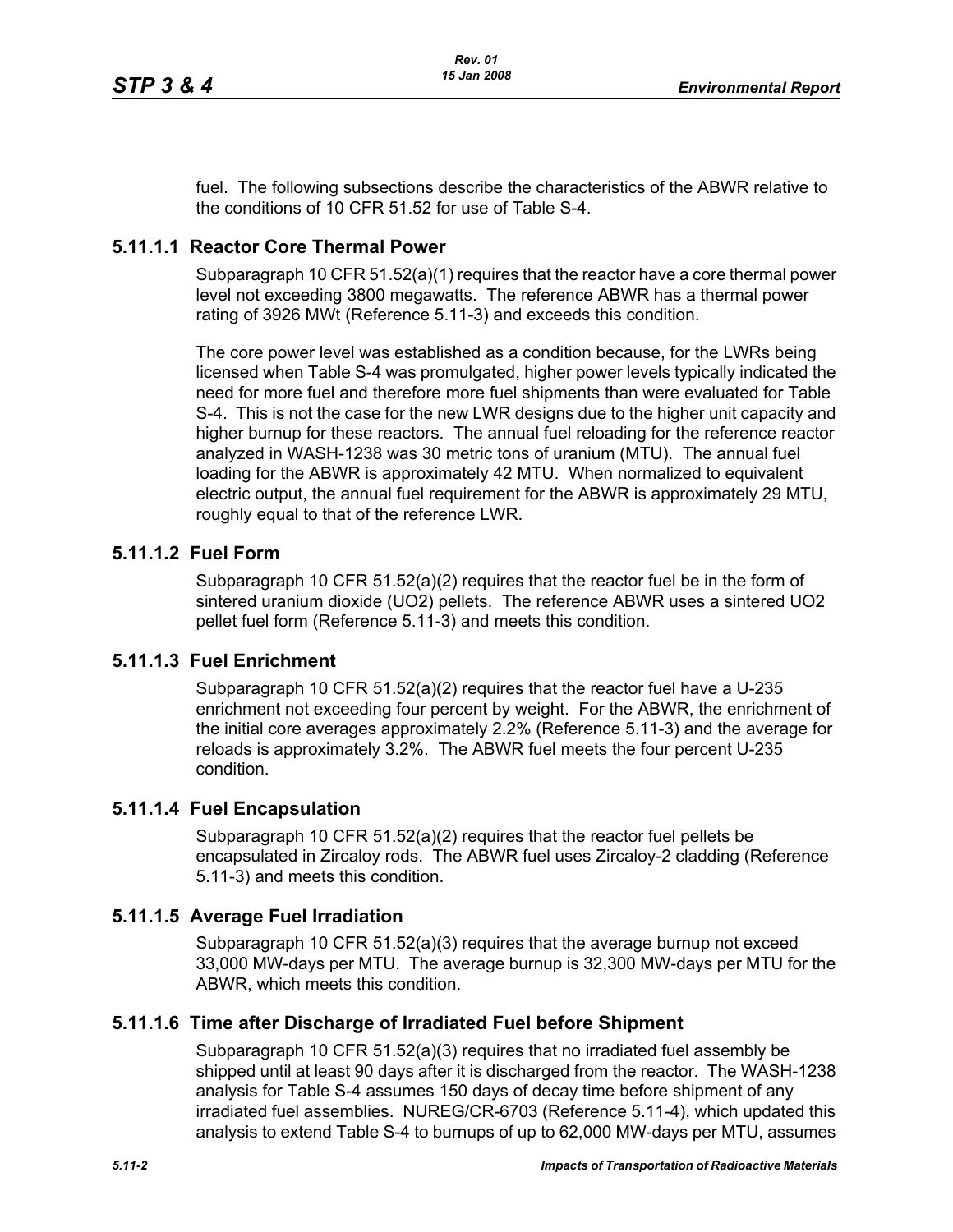a minimum of five years between removal from the reactor and shipment. Five years is the minimum decay time expected before shipment of irradiated fuel assemblies. The U.S. Department of Energy's (DOE's) contract for acceptance of spent fuel, as set forth in 10 CFR 961, Appendix E, requires a five-year minimum cooling time. In addition, NRC specifies five years as the minimum cooling period when it issues certificates of compliance for casks used for shipment of power reactor fuel (Reference 5.11-5). As described in Section 3.5, the ABWR units will have storage capacity exceeding that needed to accommodate five-year cooling of irradiated fuel prior to transport off site. The ABWR meets the minimum 90-day storage condition.

# **5.11.1.7 Radioactive Waste Form and Packaging**

Subparagraph 10 CFR 51.52(a)(4) requires that, with the exception of spent fuel, radioactive waste shipped from the reactor be packaged and in a solid form. As described in Subsection 3.5.4, STPNOC will process to a solid form, if required, and package the radioactive waste generated by the ABWR. STPNOC will comply with NRC (10 CFR 71) and DOT (49 CFR 173 and 178) packaging and transportation regulations for the shipment of radioactive material. Therefore, the ABWR meets this condition.

# **5.11.1.8 Transportation of Unirradiated Fuel**

Subparagraph 10 CFR 51.52(a)(5) requires that unirradiated fuel be shipped to the reactor site by truck. Fuel is currently transported to STP 1 & 2 by truck. STPNOC will receive fuel via truck shipments for STP 3 & 4.

Table S-4 includes a condition that the truck shipments not exceed 73,000 pounds as governed by federal or state gross vehicle weight restrictions. The fuel shipments to the STP site will comply with federal and state weight restrictions. Therefore, the ABWR meets this condition.

# **5.11.1.9 Transportation of Irradiated Fuel**

Subparagraph 10 CFR 51.52(a)(5) allows for truck, rail, or barge transport of irradiated fuel. DOE is responsible for spent fuel transportation from reactor sites to the repository and will make the decision on transport mode as specified in 10 CFR 961. For the impacts analysis described in Subsection 5.11.2, STP assumed that all spent fuel shipments will be made using legal weight trucks, which is a conservative assumption for this analysis. Therefore, the ABWR meets this condition.

## **5.11.1.10 Transportation of Radioactive Waste other than Irradiated Fuel**

Subparagraph 10 CFR 51.52(a)(5) requires that the mode of transport of radioactive waste other than irradiated fuel be either truck or rail. STPNOC will ship this radioactive waste from the ABWR units by truck.

Radioactive waste shipments are subject to a weight limitation of 73,000 pounds per truck. Radioactive waste from the ABWR will comply with federal or state weight restrictions. Therefore, the ABWR meets this condition.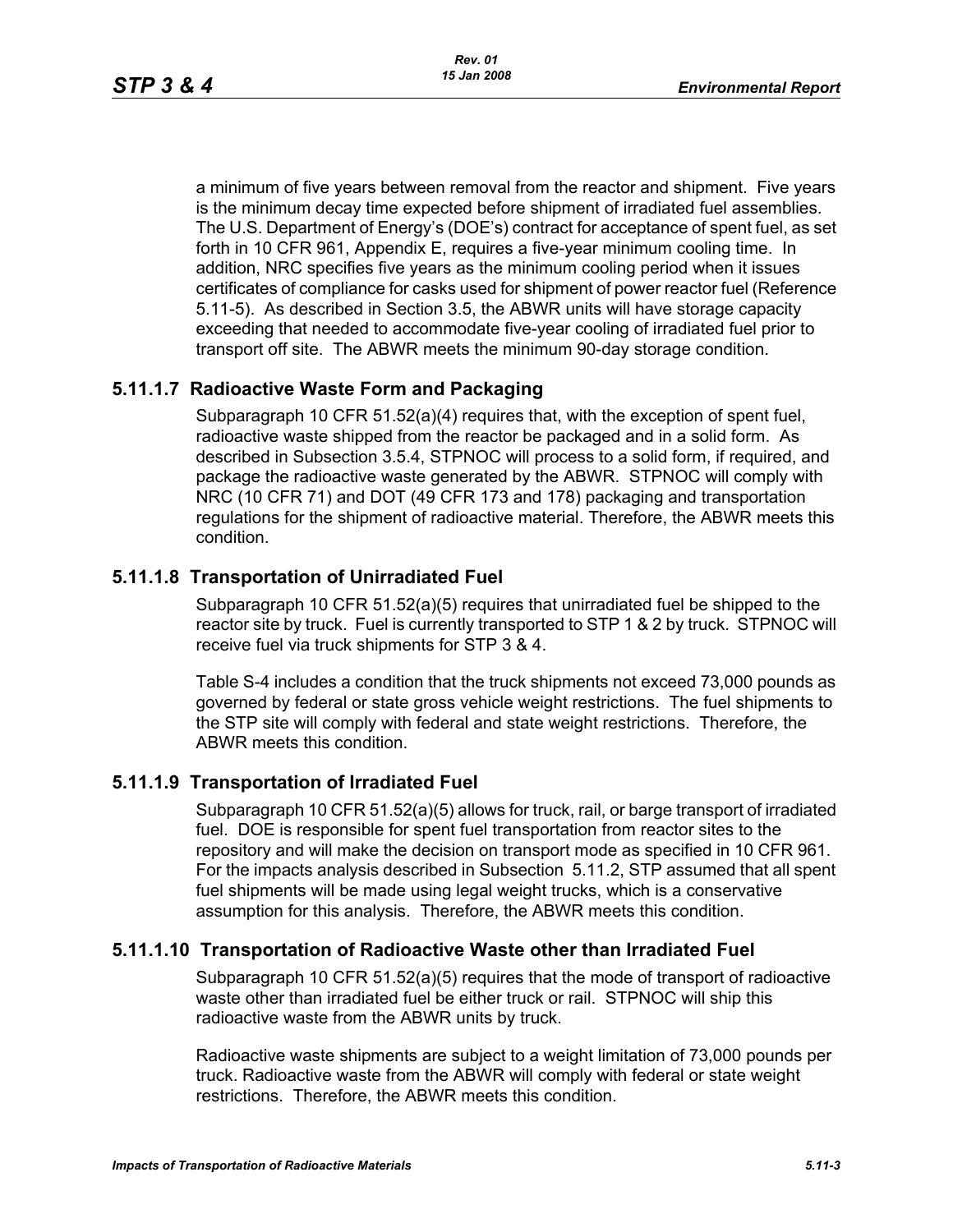## **5.11.1.11 Number of Truck Shipments**

Table S-4 limits traffic density to less than one truck shipment per day or three rail cars per month. STP has estimated the number of truck shipments that will be required assuming that all radioactive materials (fuel and waste) are received at the site or transported offsite via truck.

Table 5.11-2 summarizes the number of truck shipments of unirradiated fuel. The table also normalizes the number of shipments to the electrical output for the reference reactor analyzed in WASH-1238. When normalized for electrical output, the number of truck shipments of unirradiated fuel for the ABWR is approximately equal to the number of truck shipments estimated for the reference LWR.

For the ABWR, the initial core load is approximately 151 MTU per unit and the annual reload requirements are estimated at approximately 42 MTU per year per unit. This equates to about 872 fuel assemblies in the initial core (assuming 0.17388 MTU per fuel assembly) and 244 fuel assemblies per year for refueling. The fuel assemblies would be packaged two per container. Truck shipments would be able to accommodate 14 containers for a total of 28 fuel assemblies per shipment. The capacity of a truck shipment would be the same for the initial core and the reloads.

The numbers of spent fuel shipments were estimated as follows. For the reference LWR analyzed in WASH-1238, NRC assumed that 60 shipments per year will be made, each carrying 0.5 MTU of spent fuel. This amount is equivalent to the annual refueling requirement of 30 MTU per year for the reference LWR. For this transportation analysis, STP assumed that it would also ship spent fuel from the ABWR at a rate equal to the annual refueling requirement. The shipping cask capacities used to calculate annual spent fuel shipments were assumed to be the same as those for the reference LWR (0.5 MTU per legal weight truck shipment). This results in 85 shipments per year for one ABWR. After normalizing for electrical output, the number of spent fuel shipments is 59 per year for the ABWR. The normalized spent fuel shipments for the ABWR would be approximately the same as the reference reactor that was the basis for Table S-4.

Table 5.11-3 presents estimates of annual waste volumes and numbers of truck shipments. The values are normalized to the reference LWR analyzed in WASH-1238. The normalized annual waste volumes and waste shipments for the ABWR will be less than the reference reactor that was the basis for Table S-4.

The normalized total numbers of truck shipments of fuel and radioactive waste to and from the reactor are estimated at 96 per year for the ABWR. These radioactive material transportation estimates are well below the one truck shipment per day condition given in 10 CFR 51.52, Table S-4. Doubling the estimated number of truck shipments to account for empty return shipments still results in number of shipments well below the one-shipment-per-day condition. Therefore, the ABWR meets this condition.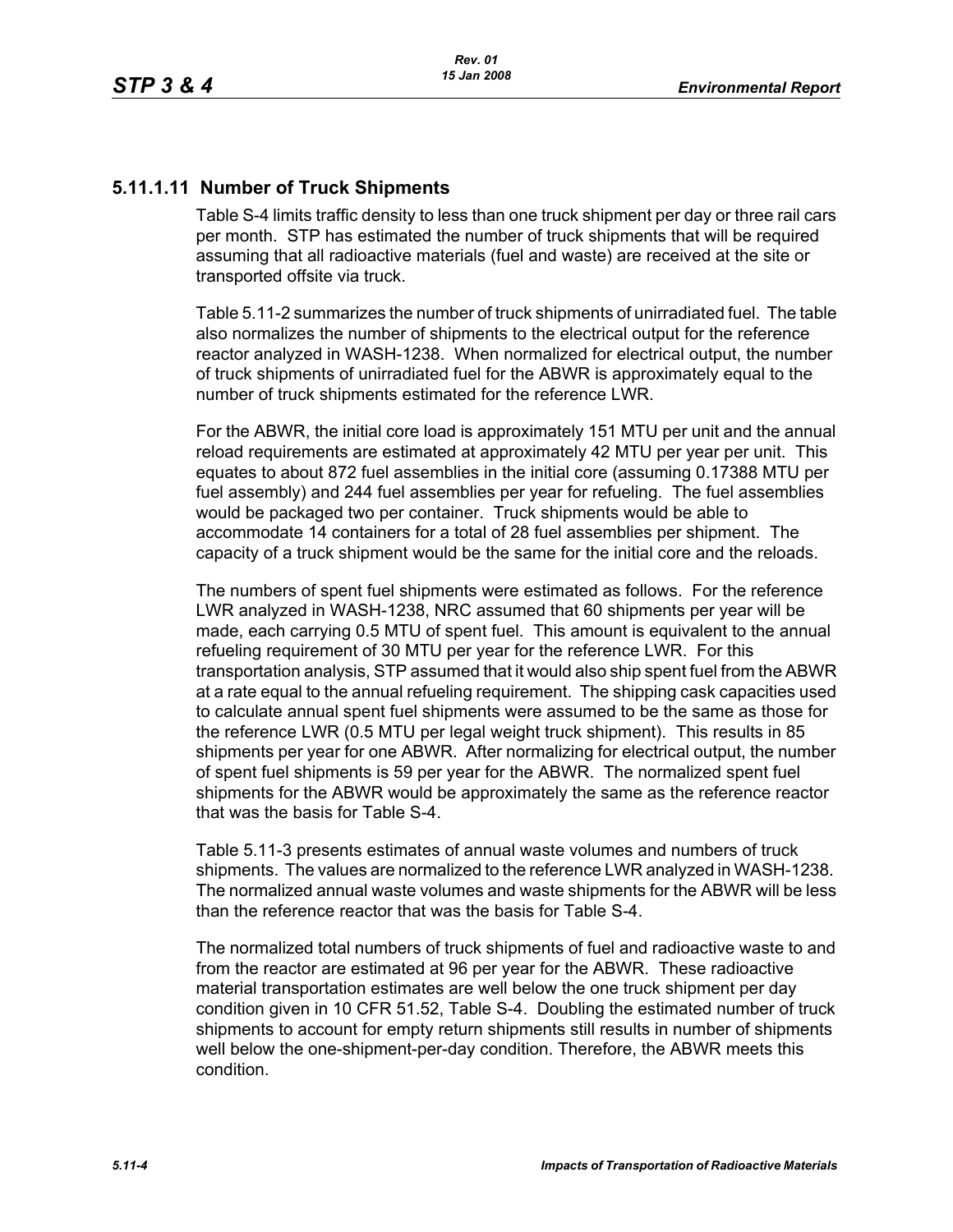## **5.11.1.12 Summary**

Table 5.11-4 summarizes the reference conditions in paragraph (a) of 10 CFR 51.52 for use in Table S-4, and the values for the ABWR. The ABWR does not meet the condition for rated thermal power. Therefore, Subsection 5.11.2 and Section 7.4 present additional analyses of fuel transportation effects for normal conditions and accidents, respectively. Transportation of radioactive waste is consistent with the conditions assumed in References 5.11-1 and 5.11-2 and no further analysis is required.

## **5.11.2 Incident-Free Transportation Impacts Analysis**

Environmental impacts of incident-free transportation of fuel are discussed in this section. Transportation accidents are discussed in Section 7.4.

NRC analyzed the transportation of radioactive materials in its assessments of environmental impacts for the proposed/approved ESP sites at North Anna, Clinton, and Grand Gulf (Reference 5.11-6, 5.11-7, and 5.11-8). The NRC analyses were reviewed for guidance in assessing transportation impacts for the ABWR units at the STP site.

# **5.11.2.1 Transportation of Unirradiated Fuel**

Table S-4 of 10 CFR 51.52 includes conditions related to radiological doses to transport workers and members of the public along transport routes. These doses, based on calculations in WASH-1238, are a function of the radiation dose rate emitted from the unirradiated fuel shipments, the number of exposed individuals and their locations relative to the shipment, the time of transit (including travel and stop times), and the number of shipments to which the individuals are exposed. In its assessments of environmental impacts for proposed ESP sites, NRC calculated the radiological dose impacts of unirradiated fuel transportation using the RADTRAN 5 computer code. The RADTRAN 5 calculations estimated worker and public doses associated with annual shipments of unirradiated fuel.

One of the key assumptions in WASH-1238 for the reference LWR unirradiated fuel shipments is that the radiation dose rate at one meter from the transport vehicle is about 0.1 millirem per hour. This assumption was also used by NRC to analyze advanced LWR unirradiated fuel shipments for the proposed ESP sites. This assumption is reasonable for all of the advanced LWR types because the fuel materials will all be low-dose-rate uranium radionuclides and will be packaged similarly (inside a metal container that provides little radiation shielding). The per-shipment dose estimates are "generic" (i.e., independent of reactor technology) because they were calculated based on an assumed external radiation dose rate rather than the specific characteristics of the fuel or packaging. Thus, the results can be used to evaluate the impacts for any of the advanced LWR designs. Other input parameters used in the NRC radiation dose analysis for advanced LWR unirradiated fuel shipments are summarized in Table 5.11-5. The results for this "generic" fresh fuel shipment based on the RADTRAN 5 analyses are as follows: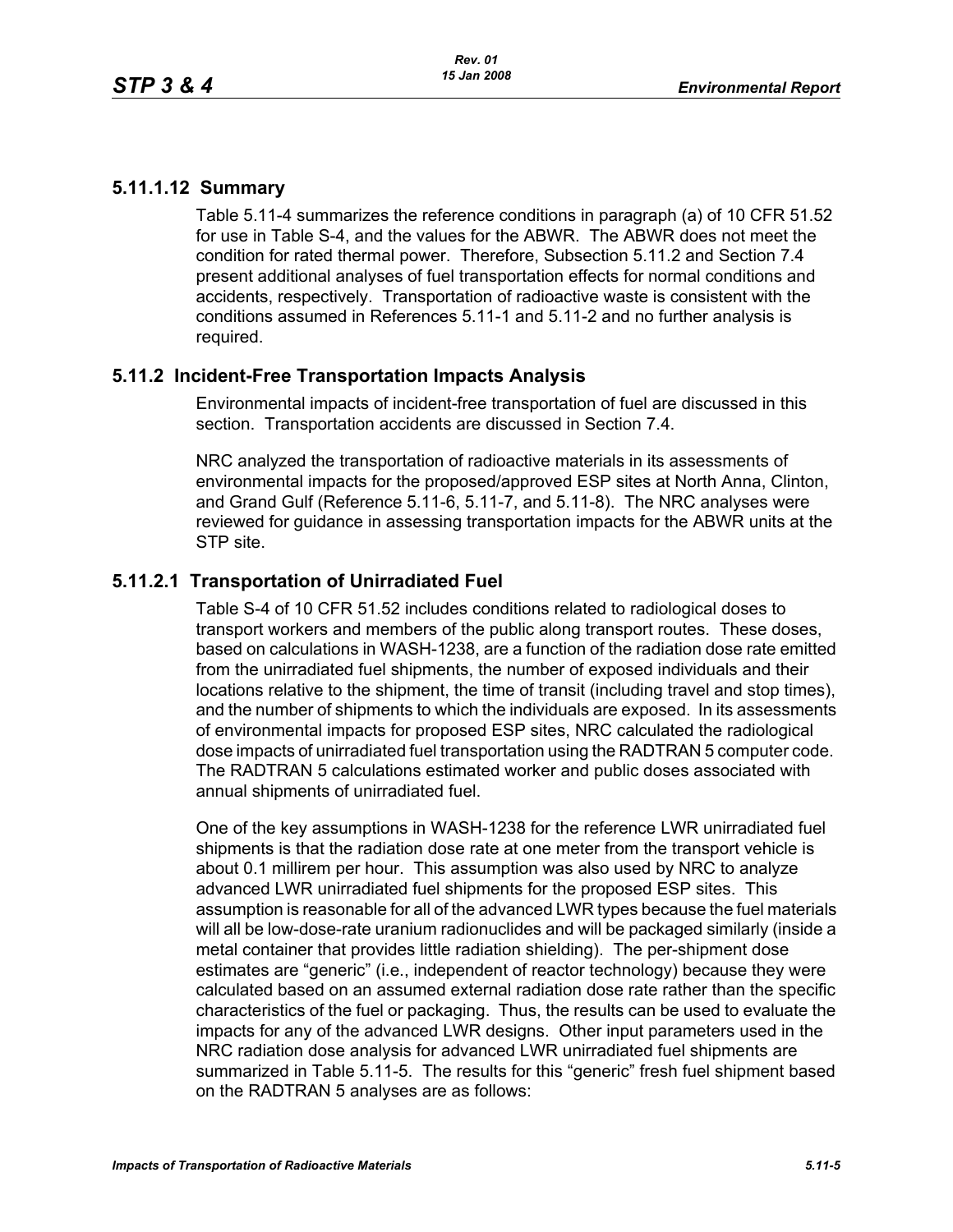| <b>Population Component</b>                                              | <b>Dose</b>                          |
|--------------------------------------------------------------------------|--------------------------------------|
| <b>Transport workers</b>                                                 | 0.00171 person-rem/shipment          |
| General public (Onlookers – persons at stops<br>and sharing the highway) | 0.00665 person-rem/shipment          |
| General public (Along Route – persons living<br>near a highway)          | 1.61 x $10^{-4}$ person-rem/shipment |

From a review of the NRC analysis, it was concluded that these unit dose values could be used to estimate the impacts of transporting unirradiated fuel to an ABWR at the STP site. Based on the parameters used in the analysis, these per-shipment doses are expected to conservatively estimate the impacts for fuel shipments to a site in the STP region of interest. For example, the average shipping distance of 2000 miles used in the NRC analyses is likely to exceed the shipping distance for fuel deliveries to the STP site. The fuel shipments are expected to originate at a fabrication facility located in Columbia, South Carolina and travel less than 1200 miles to the STP site.

The unit dose values were combined with the average annual shipments of unirradiated fuel to calculate annual doses to the public and workers that can be compared to Table S-4 conditions. The numbers of unirradiated fuel shipments were normalized to the reference reactor analyzed in WASH-1238. The numbers of shipments per year were obtained from Table 5.11-2. The results are presented in Table 5.11-6. As shown, the calculated radiation doses for transporting unirradiated fuel to the STP site are a small fraction of the Table S-4 conditions that apply to all radioactive materials transportation.

Although radiation may cause cancers at high doses and high dose rates, currently there are no data that unequivocally establish the occurrence of cancer following exposures to low doses, below about 10 rem. However, radiation protection experts conservatively assume that any amount of radiation may pose some risk of causing cancer or a severe hereditary effect and that the risk is higher for higher radiation exposures. Therefore, a linear, no-threshold dose response relationship is used to describe the relationship between radiation dose and detriments such as cancer induction. Simply stated, any increase in dose, no matter how small, results in an incremental increase in health risk. This theory is accepted by the NRC as a conservative model for estimating health risks from radiation exposure, recognizing that the model may overestimate those risks. A recent review by the National Academy of Sciences Committee to Assess Health Risks from Exposure to Low Levels of Ionizing Radiation supports the linear no-threshold model (Reference 5.11-9).

Based on this model, the risk to the public from radiation exposure is estimated using the nominal probability coefficient for total detriment (730 fatal cancers, nonfatal cancers, and severe hereditary effects per million person-rem) from International Commission on Radiation Protection Publication 60 (Reference 5.11-10). All the public collective doses presented in Table 5.11-6 are less than 0.1 person-rem per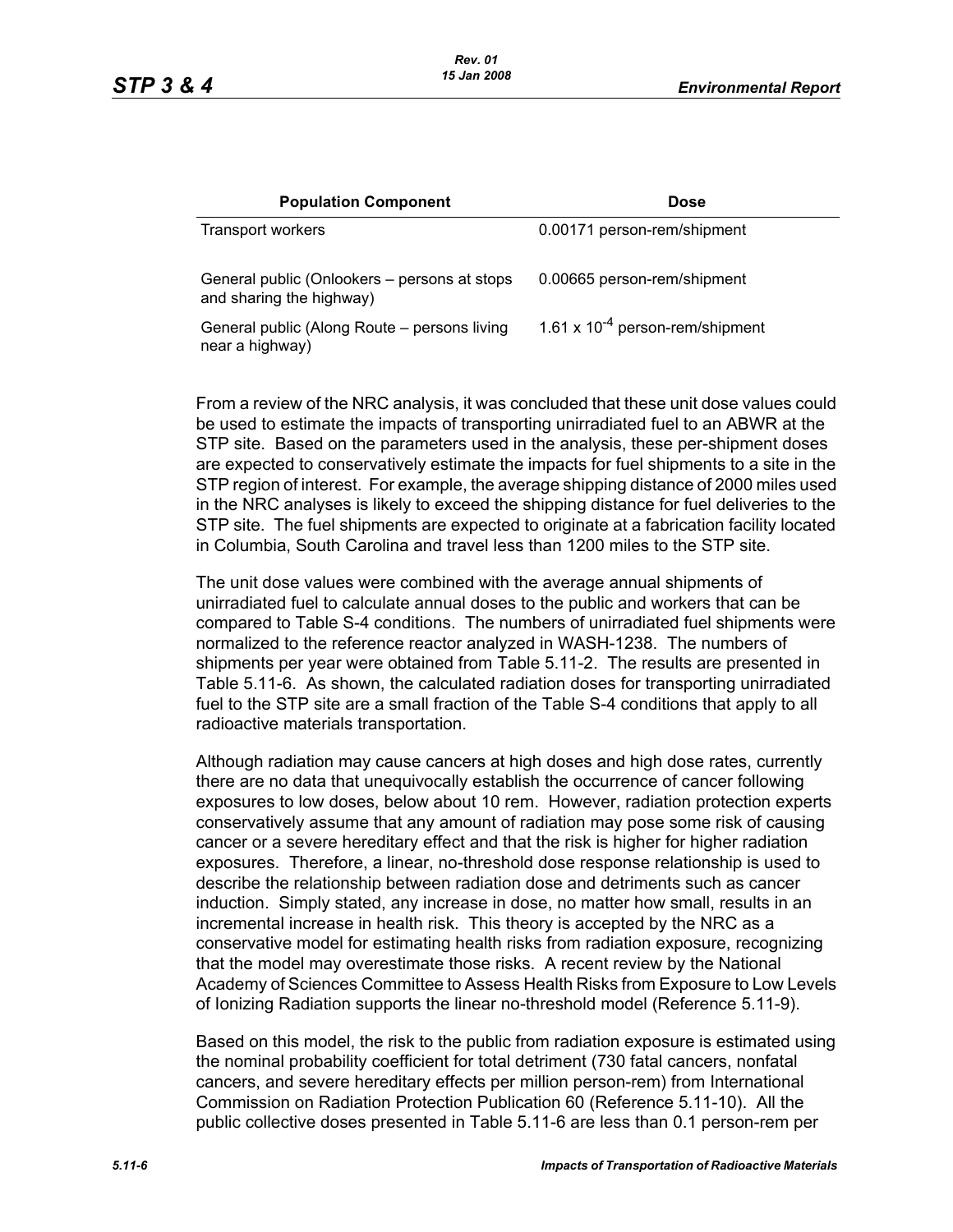year. Therefore, the total detriment estimates associated with these doses will all be less than  $1 \times 10-4$  fatal cancers, nonfatal cancers, and severe hereditary effects per year. These risks are very small compared to the fatal cancers, nonfatal cancers, and severe hereditary effects that the same population will incur annually from exposure to natural sources of radiation.

## **5.11.2.2 Transportation of Spent Fuel**

This section provides the environmental impacts of transporting spent fuel from the STP site to a spent fuel disposal facility, using Yucca Mountain, Nevada as a possible location for a geologic repository. The impacts of the transportation of spent fuel to a potential repository in Nevada provides a reasonable bounding estimate of the transportation impacts to a monitored retrievable storage facility because of the distances involved and the representative exposure of members of the public in urban, suburban, and rural areas (Reference 5.11-6, 5.11-7, and 5.11-8).

Incident-free transportation refers to transportation activities in which the shipments reach their destination without releasing any of their radioactive cargo to the environment. Impacts from these shipments will be from the low levels of radiation that penetrate the heavily shielded spent fuel shipping cask. Radiation doses will occur to (1) persons residing along the transportation corridors between the STP site and the proposed repository, (2) persons in vehicles passing a spent-fuel shipment, (3) persons at vehicle stops for refueling, rest, and vehicle inspections, and (4) transportation crew workers.

This analysis is based on shipment of spent fuel by legal-weight trucks in casks with characteristics similar to casks currently available (i.e., massive, heavily shielded, cylindrical metal pressure vessels). Each shipment is assumed to consist of a single shipping cask loaded on a modified trailer. These assumptions are consistent with assumptions made in evaluating the environmental impacts of spent fuel transportation in Addendum 1 to NUREG-1437 (Reference 5.11-5). As discussed in NUREG-1437, these assumptions are conservative because the alternative assumptions involve rail transportation or heavy-haul trucks, which will reduce the overall number of spent fuel shipments.

The environmental impacts of spent fuel transportation were estimated using the RADTRAN 5 computer code (Reference 5.11-11). This analysis assumed the spent fuel will be transported by legal weight trucks to the potential Yucca Mountain repository over designated highway route-controlled quantity (HRCQ) routes. The route used for this analysis of the STP site is similar to the STP-Yucca Mountain legal weight truck route evaluated in the Yucca Mountain EIS (Reference 5.11-12). The STP-Yucca Mountain route analyzed in the Yucca Mountain EIS traveled a total of 1,871 miles (3,010 km) (Reference 5.11-12, Table J-10). STP evaluated a route that was consistent with HRCQ requirements but which traveled a total of 1,838 miles (2,957 km).

Although shipping casks have not been designed for the advanced LWR fuels, the advanced LWR fuel designs will most likely not be significantly different from existing LWR designs. Current shipping cask designs were used for analysis.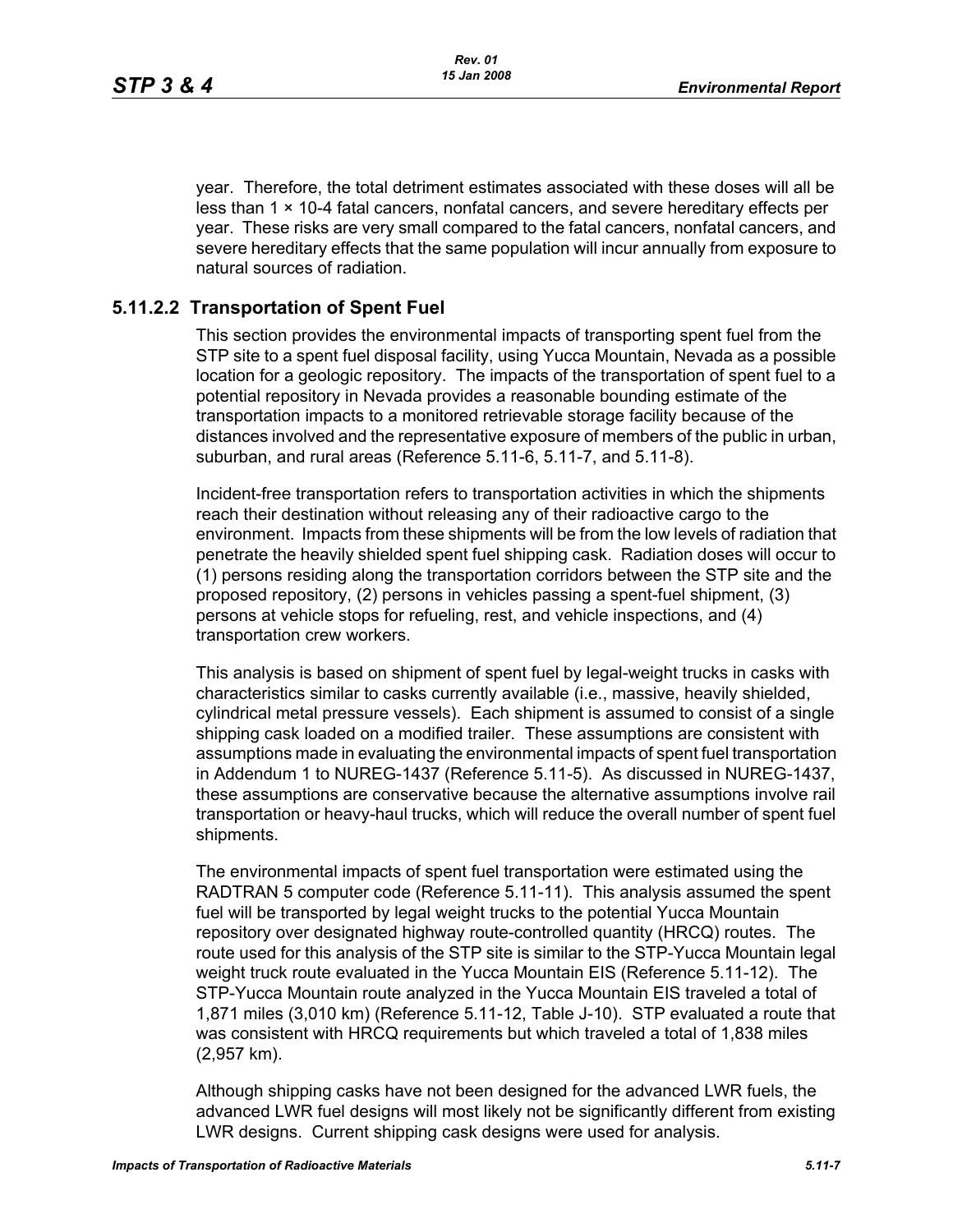Radiation doses are a function of many parameters, including vehicle speed, traffic count, dose rate at one meter from the vehicle, packaging dimensions, number in the truck crew, stop time, and population density at stops. The values of the key variables used in this analysis are presented in Table 5.11-7. Most of the variables are extracted from the literature and are considered to be standard values used in many RADTRAN applications, including environmental impact statements and regulatory analyses.

The transportation route selected for a shipment determines the total potentially exposed population and the expected frequency of transportation-related accidents. For truck transportation, the route characteristics most important to the risk assessment include the total shipping distance between each origin-destination pair of sites and the population density along the route.

Representative shipment routes for the proposed STP site and alternative sites were identified using the TRAGIS (Version 1.5.4) routing model (Reference 5.11-13). The highway data network in TRAGIS is a computerized road atlas that includes a complete description of the interstate highway system and of all U.S. highways. The TRAGIS database version used was Highway Data Network 4.0. The population densities along a route are derived from 2000 census data from the U.S. Bureau of the Census. This transportation route information is summarized in Table 5.11-8.

Based on the transportation route information shown in Table 5.11-8, the impacts of spent fuel shipments originating at the STP site are expected to be similar to the impacts for the alternative sites (Limestone, Malakoff, Parish). The impacts of transportation of spent fuel from a greenfield site (assumed to be in Allens Allen's Creek) located in the STP region of interest will also be similar to the transportation impacts for the STP site.

| <b>Population Dose (person-rem per shipment)</b> |                          |                                      |                                        |  |  |  |
|--------------------------------------------------|--------------------------|--------------------------------------|----------------------------------------|--|--|--|
| <b>Site</b>                                      | <b>Transport workers</b> | <b>General public</b><br>(Onlookers) | <b>General Public</b><br>(Along Route) |  |  |  |
| <b>STP</b>                                       | 0.0388                   | 0.269                                | $5.45 \times 10^{-3}$                  |  |  |  |
| Allens Creek                                     | 0.0378                   | 0.237                                | $5.36 \times 10^{-3}$                  |  |  |  |
| Limestone                                        | 0.0376                   | 0.236                                | $4.50 \times 10^{-3}$                  |  |  |  |
| Malakoff                                         | 0.0370                   | 0.236                                | $4.43 \times 10^{-3}$                  |  |  |  |
| Parish                                           | 0.0385                   | 0.237                                | $5.74 \times 10^{-3}$                  |  |  |  |

The radiation dose estimates to the transport workers and the public for spent fuel shipments from the STP site and alternative sites are as follows:

These per-shipment dose estimates are independent of reactor technology because they were calculated based on an assumed external radiation dose rate emitted from the cask, which was fixed at the regulatory maximum of 10 millirem per hour at two meters. For the purpose of this analysis, the transportation crew consists of two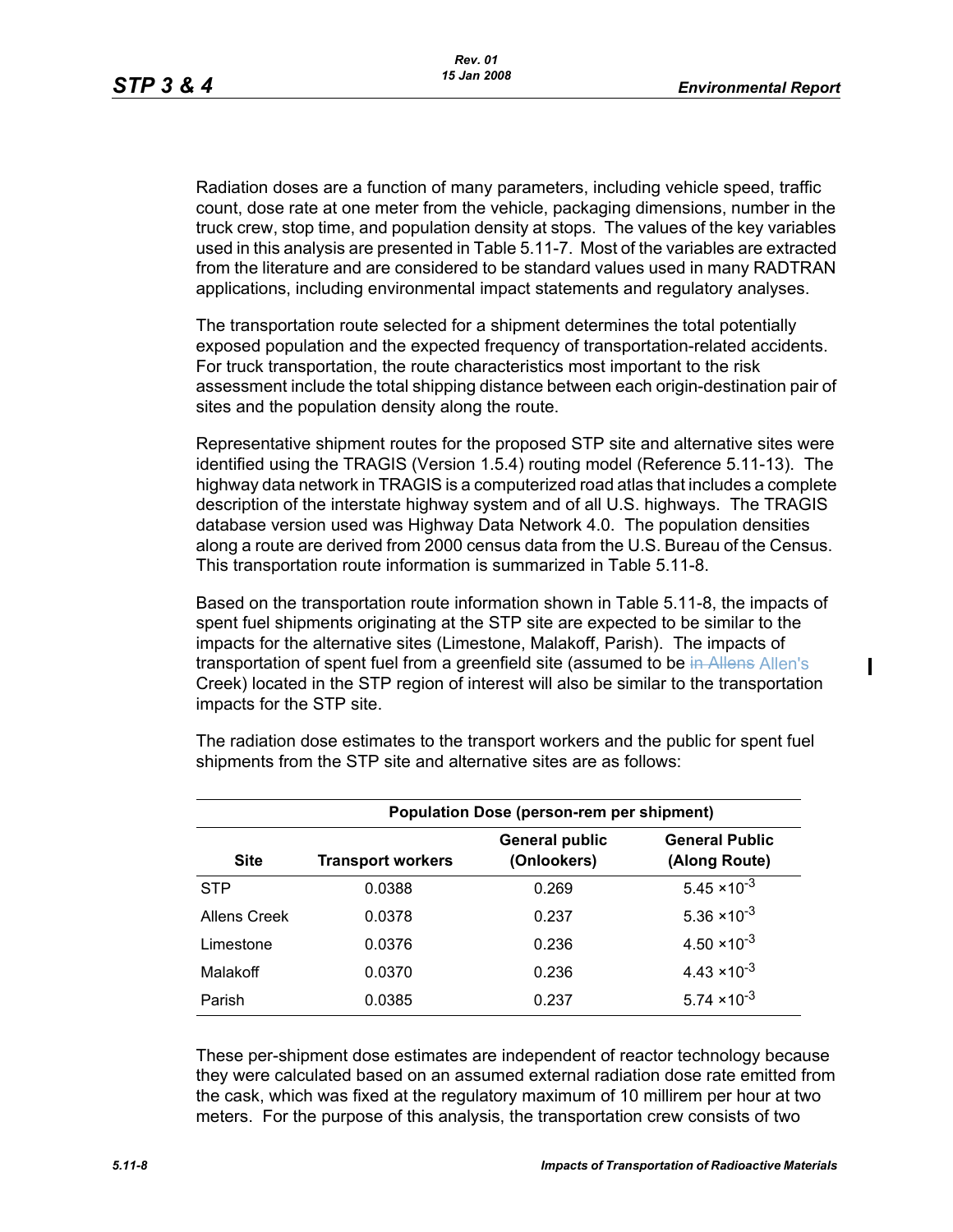drivers. Stop times were assumed to accrue at the rate of 30 minutes per 4-hour driving time. TRAGIS output was used to determine the number of stops.

The numbers of spent fuel shipments for the transportation impacts analysis were derived as described in Subsection 5.11.1. The normalized annual shipments values and corresponding population dose estimates per reactor-year are presented in Table 5.11-9. The population doses were calculated by multiplying the number of spent fuel shipments per year by the per-shipment doses. For comparison to Table S-4, the population doses were normalized to the reference LWR analyzed in WASH-1238.

As shown in Table 5.11-9, population doses to the onlookers for both the ABWR and the reference LWR exceed Table S-4 values, but the population doses to onlookers for the ABWR are less than those for the reference LWR. Two key reasons for these higher population doses relative to Table S-4 are the number of spent fuel shipments and the shipping distances assumed for these analyses relative to the assumptions used in WASH-1238.

- **Shipping distance The analyses in WASH-1238 used a "typical" distance for a** spent fuel shipment of 1000 miles. The shipping distance used in this assessment is about 1838 miles.
- Cask capacity The numbers of spent fuel shipments are based on shipping casks designed to transport shorter-cooled fuel (i.e., 150 days out of the reactor). This analysis assumed that the shipping cask capacities are 0.5 MTU per legalweight truck shipment. Newer cask designs are based on longer-cooled spent fuel (i.e., five years out of reactor) and have larger capacities. For example, spent fuel shipping cask capacities used in the Yucca Mountain EIS (Reference 5.11-12, Table J-2) were approximately 1.8 MTU per legal-weight truck shipment. Use of the newer shipping cask designs will reduce the number of spent fuel shipments and decrease the associated environmental impacts (since the dose rates used in the impacts analysis are fixed at the regulatory limit rather than based on the cask design and contents).

Other conservative assumptions in the spent fuel transportation impacts calculation include:

 Use of the regulatory maximum dose rate (10 millirem per hour at 2 meters) in the RADTRAN 5 calculations — The shipping casks assumed in the Yucca Mountain EIS (Reference 5.11-12) transportation analyses were designed for spent fuel that has cooled for five years. In reality, most spent fuel will have cooled for much longer than five years before it is shipped to a possible geologic repository. NRC developed a probabilistic distribution of dose rates based on fuel cooling times that indicates that approximately three-fourths of the spent fuel to be transported to a possible geologic repository will have dose rates less than half of the regulatory limit (Reference 5.11-14). Consequently, the estimated population doses in Table 5.11-9 could be divided in half if more realistic dose rate projections are used for spent fuel shipments from the STP site.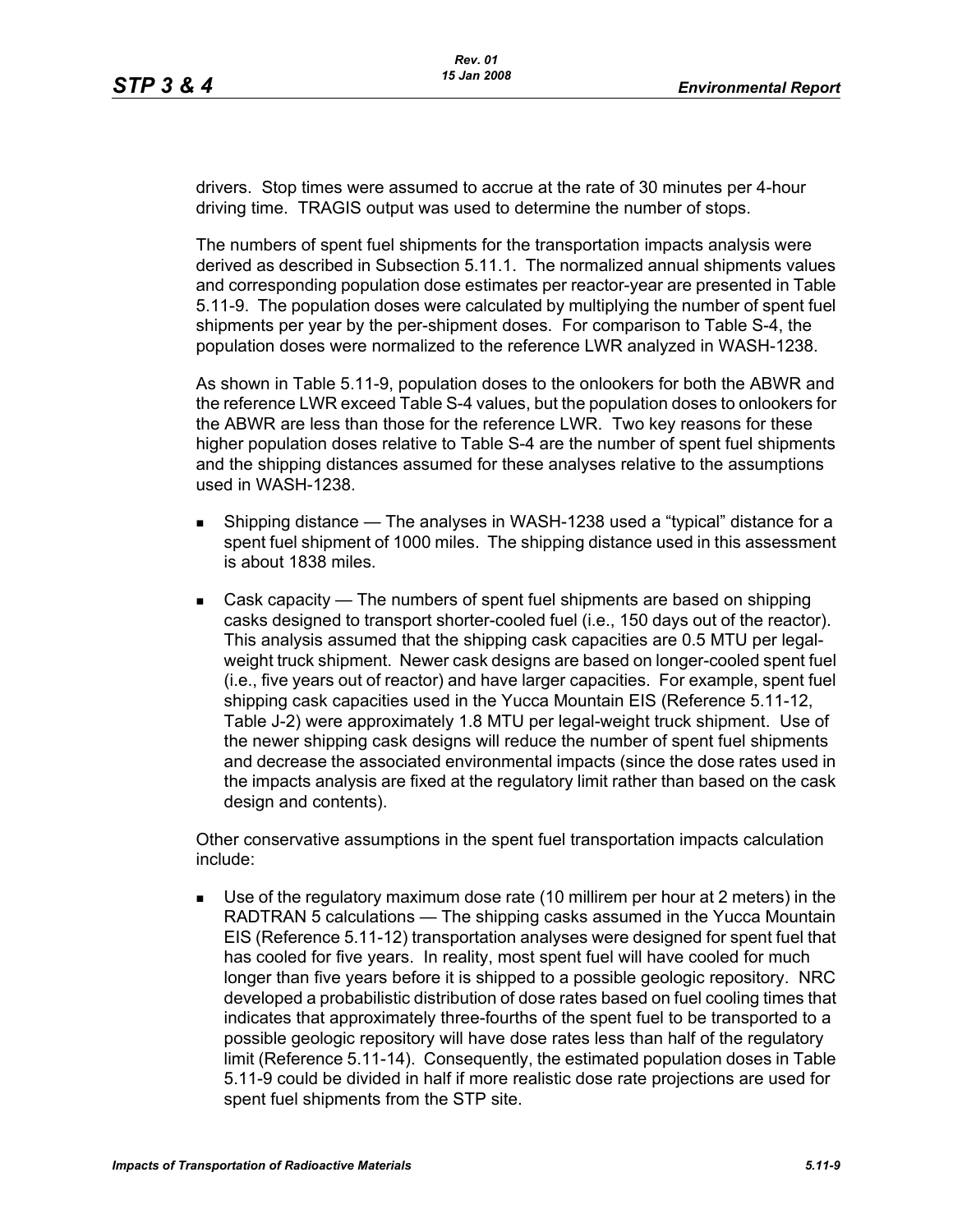Use of 30 minutes as the average time at a truck stop in the calculations — Many stops made for actual spent fuel shipments are short duration stops (i.e., 10 minutes) for brief visual inspections of the cargo (checking the cask tie-downs). These stops typically occur in minimally populated areas, such as an overpass or freeway ramp in an unpopulated area. Based on data for actual truck stops, NRC concluded that the assumption of a 30-minute stop for every 4 hours of driving time used to evaluate potential ESP sites will overestimate public doses at stops by at least a factor of two (Reference 5.11-6, 5.11-7, and 5.11-8). Consequently, the doses to onlookers given in Table 5.11-9 could be reduced by a factor of two to reflect more realistic truck shipping conditions.

#### **5.11.2.3 Maximally Exposed Individuals Under Normal Transport Conditions**

STPNOC also considered incident-free radiation doses to maximally exposed individuals (MEIs) for fuel and waste shipments to and from the STP site. An MEI is a person who may receive the highest radiation dose from a shipment to and/or from the STP site. The radiological doses to the workers who would load casks, drive trucks, and inspect vehicles in transit would be higher than doses to individuals in the general public. Radiological protection programs would manage and limit doses to workers whose jobs would cause them to receive the greatest exposures.

Truck crew members would receive the highest radiation doses because of their proximity to the loaded shipping container for an extended period of time. It was assumed that crew member doses would be limited to two rem per year, which is the DOE administrative control level (Reference 5.11-15). DOE will take title to the spent fuel at the reactor site. Consequently, the DOE administrative control level is expected to apply to spent fuel shipments from the STP site to a disposal facility. Spent fuel represents the majority of the radioactive materials shipments to and from reactor sites, and comprises those shipments with the highest radiation dose rates as specified in 10 CFR 961. Crew doses from unirradiated fuel and radioactive waste shipments will be lower than the spent fuel shipments. STPNOC also assumed a maximally exposed individual worker on the truck crew could receive a dose as high as two rem per year for each of the 40 years of reactor operation, for a total of 80 rem for one ABWR over the 40-year license term.

The dose received by members of the public would be less than that described for the truck crew due to decreases in the exposure times, dose rates, and number of times an individual may be exposed to an offsite shipment. For example:

**Inspectors** — Radioactive shipments are inspected by federal or state vehicle inspectors at state ports of entry. DOE (Reference 5.11-12) assumed that inspectors would be exposed for one hour at a distance of one meter from the shipping containers. The dose rate at one meter is about 14 millirem per hour, assuming the dose rate from the shipping containers is 10 millirem per hour at 2 meters from the side of the transport vehicle. (This is the maximum dose rate allowed by U.S. DOT regulations.) Therefore, the dose per shipment is about 14 millirem. Based on this conservative value, the maximum annual dose to vehicle inspectors would be approximately 1900 millirem per year, assuming the same person inspects all shipments of fuel and waste to and from the reactor site in a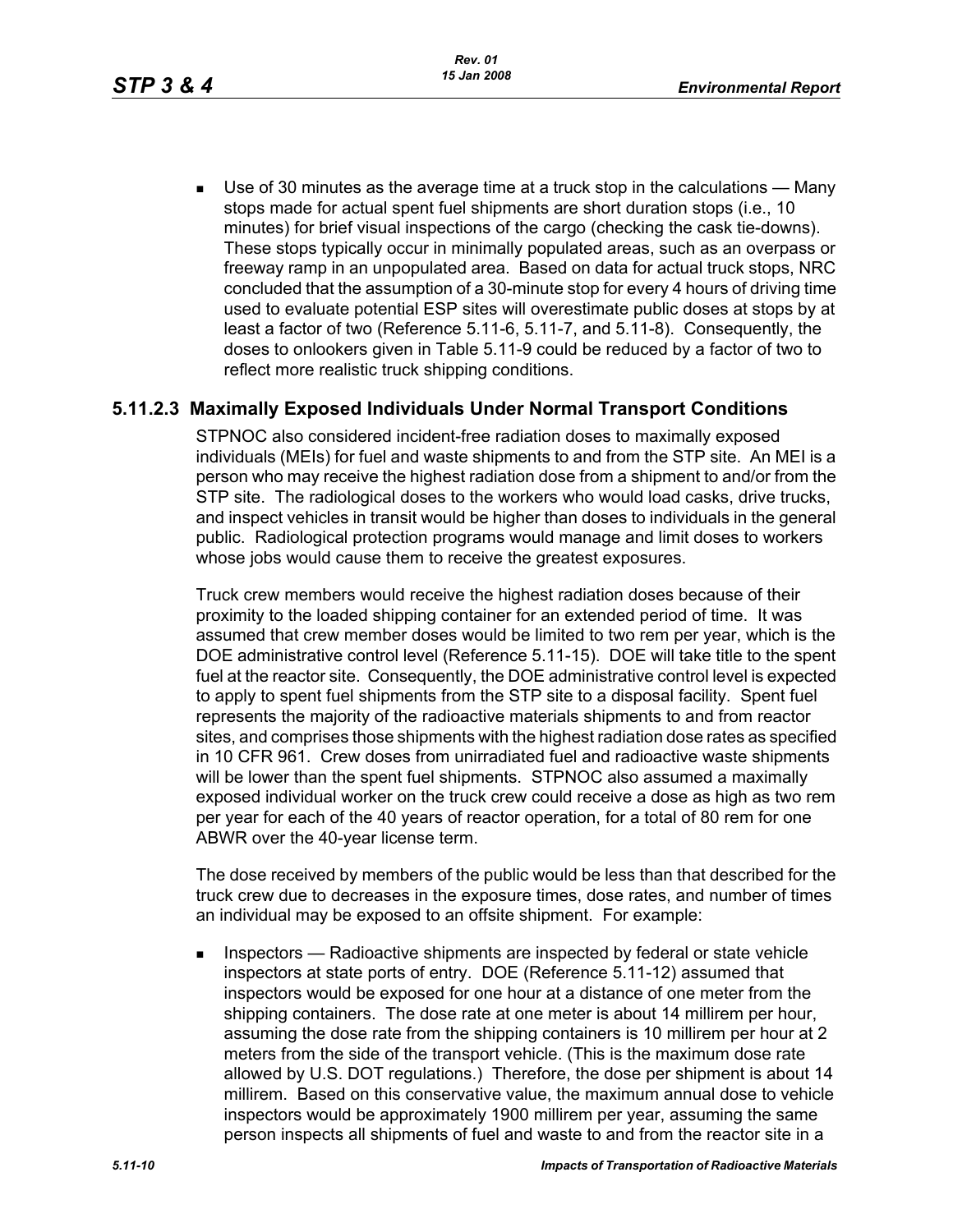year. This is less than the two rem per year DOE administrative control level on individual doses.

- Resident  $A$  resident living along the transportation route could be exposed to each shipment that passes their residence. Given the distance separating the residence from the radioactive material transport vehicle on the roadway and the short duration of each exposure, the potential radiation doses to maximally exposed residents would be much less than those of the truck crew or inspectors.
- Individual stuck in traffic Potential traffic interruptions could lead to a person being exposed to a loaded radioactive material shipment for some period of time. Because this exposure scenario would occur only one time to any individual and their exposure is relatively short (on the order of an hour), the dose to these members of the public sharing the route would be much less than those of the truck crew or inspectors.
- **Person at a truck service station An employee at a service station could be** exposed when truck shipments to and from the reactor stop. DOE (Reference 5.11-12) assumed this person could be exposed for 49 minutes at a distance of 52 feet (15.9 meters) from the loaded shipping container. This results in a dose of about 0.07 millirem per shipment for an annual dose of approximately 10 millirem, assuming that a single individual services all unirradiated fuel, spent fuel, and radioactive waste shipments to and from the site in a year. This dose is much less than those of the truck crew or inspectors.

#### **5.11.2.4 Conclusion**

STPNOC has evaluated incident-free transportation of unirradiated and spent fuel to and from the STP site, including potential impacts to MEIs. The impacts of accidentfree transportation will be SMALL and do not warrant additional mitigation.

#### **5.11.2.5 References**

- 5.11-1 "Environmental Survey of Transportation of Radioactive Materials to and from Nuclear Power Plants, WASH-1238," AEC (U.S. Atomic Energy Commission), December 1972.
- 5.11-2 "Environmental Survey of Transportation of Radioactive Materials to and from Nuclear Power Plants," NUREG-75/038, Supplement 1, April 1975.
- 5.11-3 "ABWR Design Control Document, Revision 4," GE (GE Nuclear Energy) March 1997.
- 5.11-4 "Environmental Effects of Extending Fuel Burnup Above 60 GWd/MTU, NUREG/CR-6703," January 2001.
- 5.11-5 "Generic Environmental Impact Statement for License Renewal of Nuclear Plants, Section 6.3, "Transportation" and Table 9-1, "Summary of findings on NEPA issues for license renewal of nuclear power plants," NUREG-1437, Volume 1, Addendum 1," August 1999.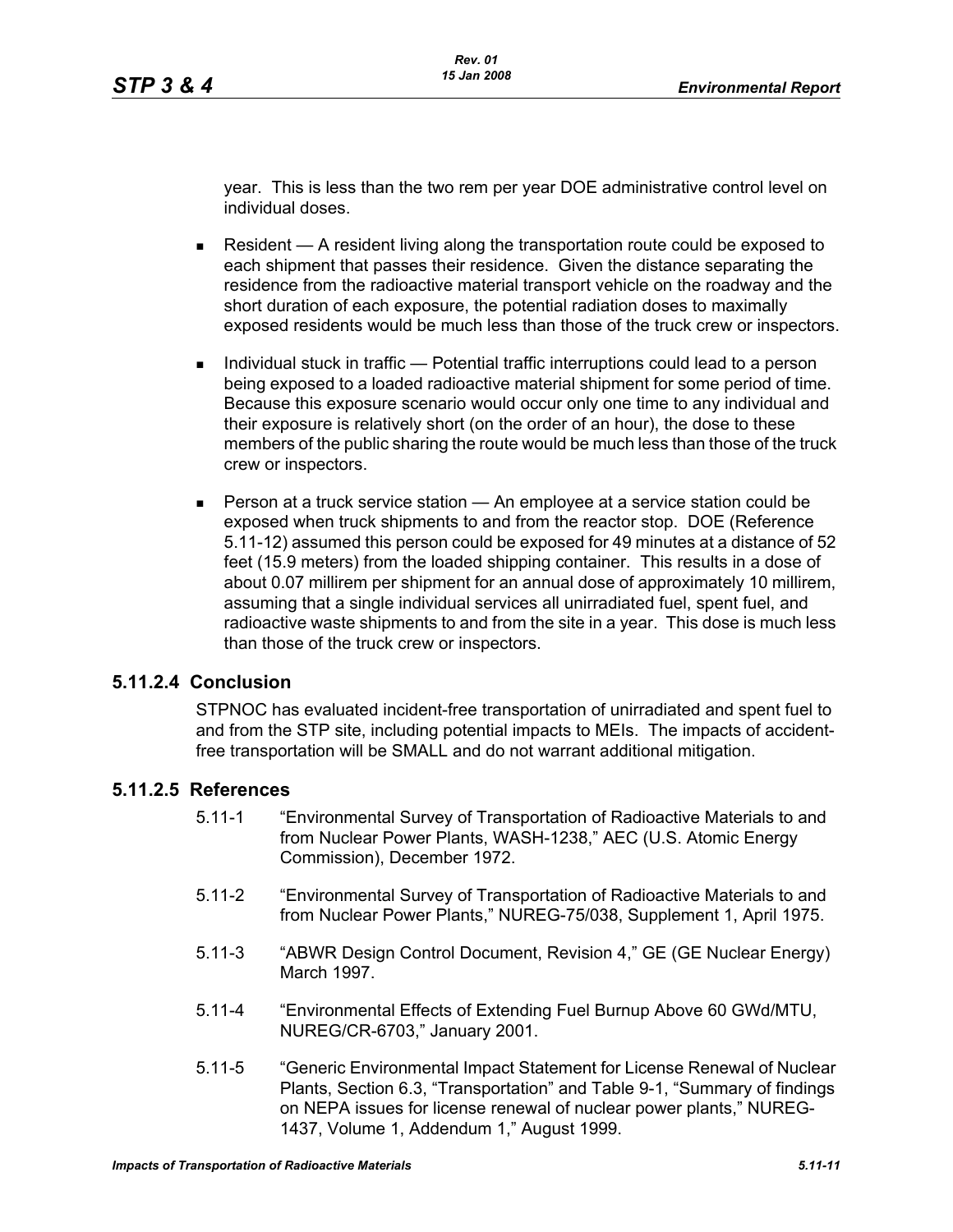- 5.11-6 "Environmental Impact Statement for an Early Site Permit (ESP) at the North Anna ESP Site, NUREG-1811," December 2006.
- 5.11-7 "Environmental Impact Statement for an Early Site Permit (ESP) at the Exelon ESP Site," NUREG-1815, July 2006.
- 5.11-8 "Environmental Impact Statement for an Early Site Permit (ESP) at the Grand Gulf ESP Site, NUREG-1817," April 2006.
- 5.11-9 "Health Risks from Exposure to Low Levels of Ionizing Radiation: BEIR VII – Phase 2," NAS (National Academy of Sciences), Committee to Assess Health Risks From Exposure to Low Levels of Ionizing Radiation, Board on Radiation Effects Research, Division of Earth and Life Studies, National Research Council, National Academy Press, 2005. Available at http://www.nap.edu/ books/030909156X/html.
- 5.11-10 "Recommendations of the International Commission on Radiological Protection, ICRP Publication 60," ICRP (International Commission on Radiological Protection), 1991.
- 5.11-11 "RADTRAN 5 User Guide. SAND2003-2354," Neuhauser, K. S., F. L. Kanipe, and R. F. Weiner, Sandia National Laboratories, 2003. Available at http://infoserve.sandia.gov/sand\_doc/2003/032354.pdf.
- 5.11-12 "Final Environmental Impact Statement for a Geologic Repository for the Disposal of Spent Nuclear Fuel and High-Level Radioactive Waste at Yucca Mountain, Nye County, Nevada, DOE/EIS-0250," DOE (U.S. Department of Energy), Office of Civilian Radioactive Waste Management, February 2002.
- 5.11-13 "Transportation Routing Analysis Geographic Information System (WebTRAGIS) User's Manual, ORNL/TM-2000/86," Johnson, P. E. and R. D. Michelhaugh, Oak Ridge National Laboratory, 2000. Available at http://www.ornl.gov/ ~webworks/cpr/v823/rpt/106749.pdf.
- 5.11-14 "Reexamination of Spent Fuel Shipment Risk Estimates," NUREG/CR-6672, Volume 1, March 2000.
- 5.11-15 "DOE Standard, Radiological Control, DOE-STD-1098-99," DOE (U.S. Department of Energy) 2005, March 2005. Available at http://www.hss.energy.gov/NuclearSafety/techstds/standard/std1098/doestd-1098-99cn1a.pdf.
- 5.11-16 "A Resource Handbook on DOE Transportation Risk Assessment, DOE/EM/NTP/HB-01," DOE (U.S. Department of Energy), Office of Environmental Management, National Transportation Program, 2002.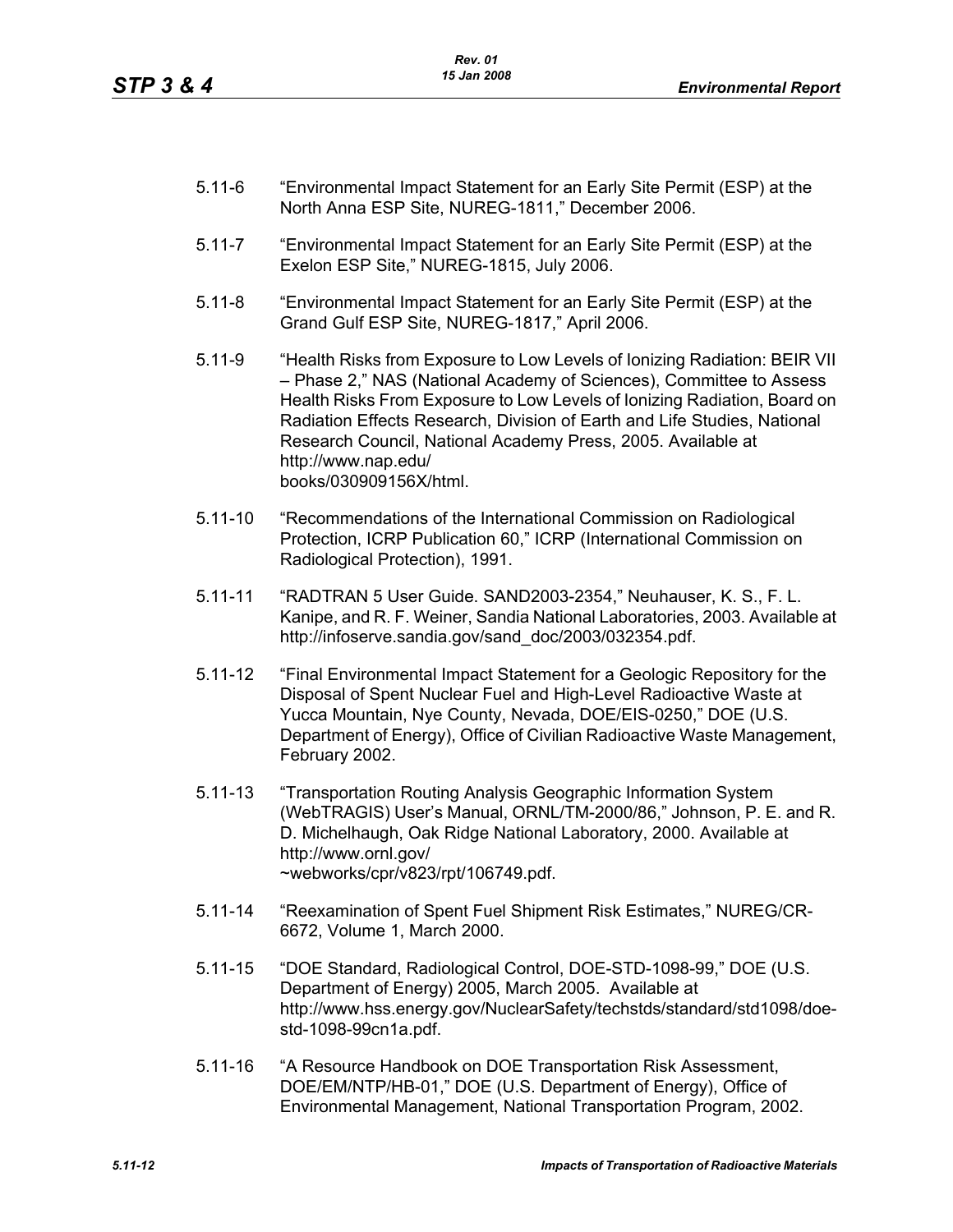#### **Table 5.11-1 Summary of Environmental Impacts of Transportation of Fuel and Waste to and from One LWR, Taken from 10 CFR 51.52 Table S-4 [1]**

| <b>Normal Conditions of Transport</b>              |                                                      |         |                                                                                                                  |                                                                                  |  |  |
|----------------------------------------------------|------------------------------------------------------|---------|------------------------------------------------------------------------------------------------------------------|----------------------------------------------------------------------------------|--|--|
|                                                    |                                                      |         | <b>Environmental Impact</b>                                                                                      |                                                                                  |  |  |
| Heat (per irradiated fuel cask in transit)         |                                                      |         | 250,000 Btu/hr.                                                                                                  |                                                                                  |  |  |
| Weight (governed by Federal or State restrictions) |                                                      |         | 73,000 lbs. per truck; 100 tons per cask per<br>railcar.                                                         |                                                                                  |  |  |
| Traffic density:                                   |                                                      |         |                                                                                                                  |                                                                                  |  |  |
| Truck                                              |                                                      |         | Less than 1 per day                                                                                              |                                                                                  |  |  |
| Rail                                               |                                                      |         | Less than 3 per month                                                                                            |                                                                                  |  |  |
|                                                    |                                                      |         |                                                                                                                  |                                                                                  |  |  |
| <b>Exposed Population</b>                          | <b>Estimated Number of</b><br><b>Persons Exposed</b> |         | <b>Range of Doses to</b><br><b>Exposed Individuals [2]</b><br>(per reactor year)                                 | <b>Cumulative Dose to</b><br><b>Exposed Population</b><br>(per reactor year) [3] |  |  |
| <b>Transportation workers</b>                      |                                                      | 200     | 0.01 to 300 millirem                                                                                             | 4 man-rem                                                                        |  |  |
| General public:                                    |                                                      |         |                                                                                                                  |                                                                                  |  |  |
| Onlookers                                          |                                                      | 1,100   | $0.003$ to 1.3 millirem                                                                                          | 3 man-rem                                                                        |  |  |
| Along Route                                        |                                                      | 600,000 | 0.0001 to 0.06 millirem                                                                                          |                                                                                  |  |  |
|                                                    |                                                      |         |                                                                                                                  |                                                                                  |  |  |
|                                                    |                                                      |         | <b>Accidents in Transport</b>                                                                                    |                                                                                  |  |  |
| <b>Types of Effects</b>                            |                                                      |         | <b>Environmental Risk</b>                                                                                        |                                                                                  |  |  |
| Radiological effects<br>Small [4]                  |                                                      |         |                                                                                                                  |                                                                                  |  |  |
| Common (nonradiological) causes<br>year.           |                                                      |         | 1 fatal injury in 100 reactor years; 1 nonfatal injury in<br>10 reactor years; \$475 property damage per reactor |                                                                                  |  |  |

- [1] Data supporting this table are given in the Commission's "Environmental Survey of Transportation of Radioactive Materials to and from Nuclear Power Plants," WASH-1238, December 1972, and Supp. 1 NUREG-75/038, April 1975.
- [2] The Federal Radiation Council has recommended that the radiation doses from all sources of radiation other than natural background and medical exposures should be limited to 5000 millirem per year for individuals as a result of occupational exposure and should be limited to 500 millirem per year for individuals in the general population. The dose to individuals due to average natural background radiation is about 130 millirem per year.
- [3] Man-rem is an expression for the summation of whole body doses to individuals in a group. Thus, if each member of a population group of 1000 people were to receive a dose of 0.001 rem (1 millirem), or if 2 people were to receive a dose of 0.5 rem (500 millirem) each, the total man-rem dose in each case will be 1 man-rem.
- [4] Although the environmental risk of radiological effects stemming from transportation accidents is currently incapable of being numerically quantified, the risk remains small regardless of whether it is being applied to a single reactor or a multi-reactor site.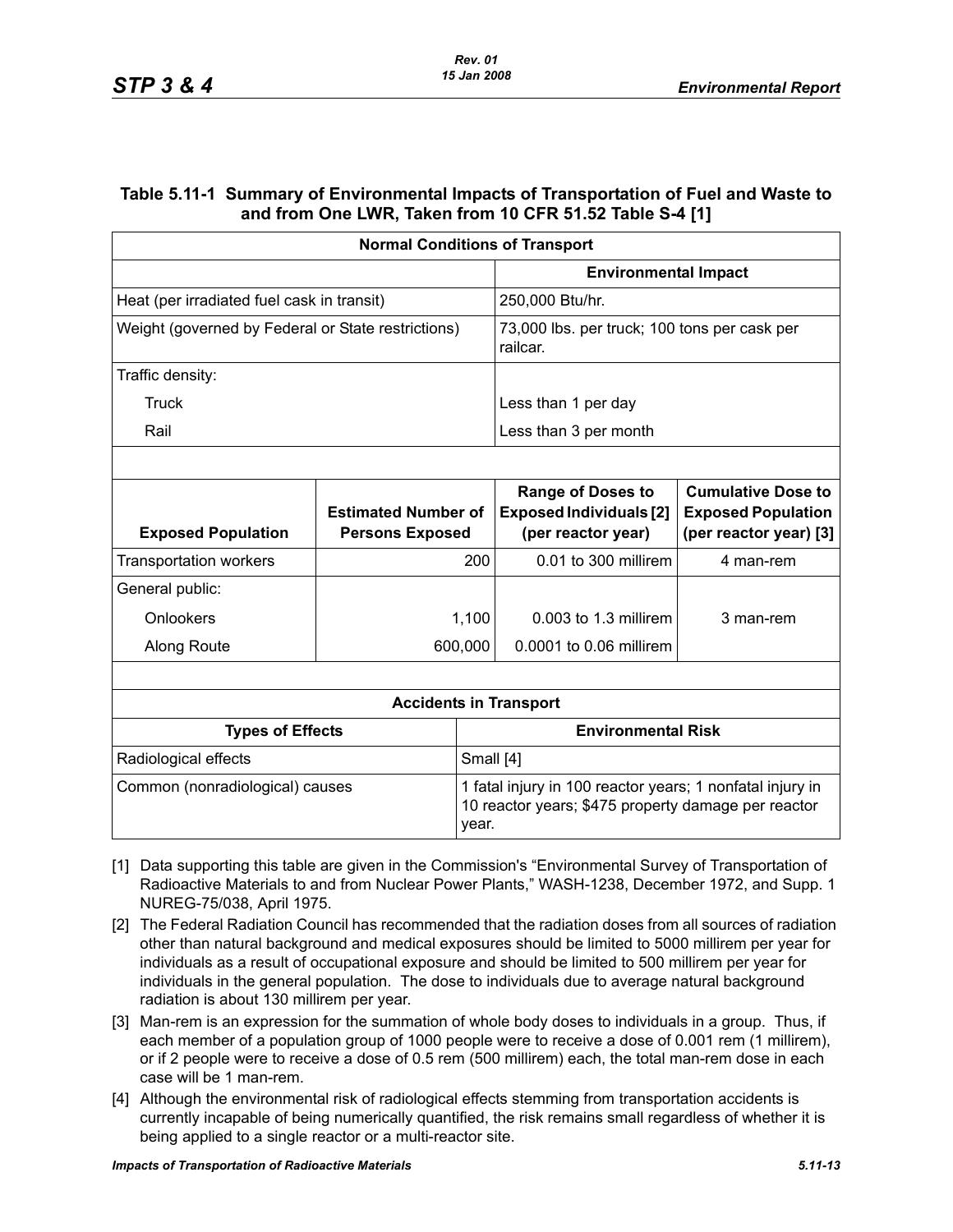| <u>RAJIC J. II-4 MUNINGI UL TRUCK ONIDHIGHTS UL ONIHAURACH I UCH</u> |                                     |                  |           |                                         |                           |                                                    |                                                     |  |
|----------------------------------------------------------------------|-------------------------------------|------------------|-----------|-----------------------------------------|---------------------------|----------------------------------------------------|-----------------------------------------------------|--|
|                                                                      | <b>Number of Shipments per Unit</b> |                  |           | Unit                                    |                           |                                                    |                                                     |  |
| <b>Reactor Type</b>                                                  | <b>Initial</b><br>Core [1]          | Annual<br>Reload | Total [2] | <b>Electric</b><br>Generation,<br>MW(e) | Capacity<br><b>Factor</b> | <b>Normalized</b><br><b>Shipments</b><br>Total [3] | <b>Normalized</b><br><b>Shipments</b><br>Annual [3] |  |
| Reference LWR                                                        | $18^{5}$                            | 6.0              | 252       | 1100                                    | 0.8                       | 252                                                | 6.3                                                 |  |
| <b>ABWR</b>                                                          | 32                                  | 8.7              | 371       | 1300                                    | 0.95                      | 255                                                | 6.4                                                 |  |

[1] Shipments of the initial core have been rounded up to the next highest whole number.

[2] Total shipments of fresh fuel over 40-year plant lifetime (i.e., initial core load plus 39 years of average annual reload quantities).

[3] Normalized to electric output for WASH-1238 reference plant (i.e., 1100 MW[e] plant at 80 percent or an electrical output of 880 MW[e]).

[4] Annual average for 40-year plant lifetime

[5] The initial core load for the reference BWR in WASH-1238 was 150 MTU, that resulted in 18 truck shipments of fresh fuel per reactor.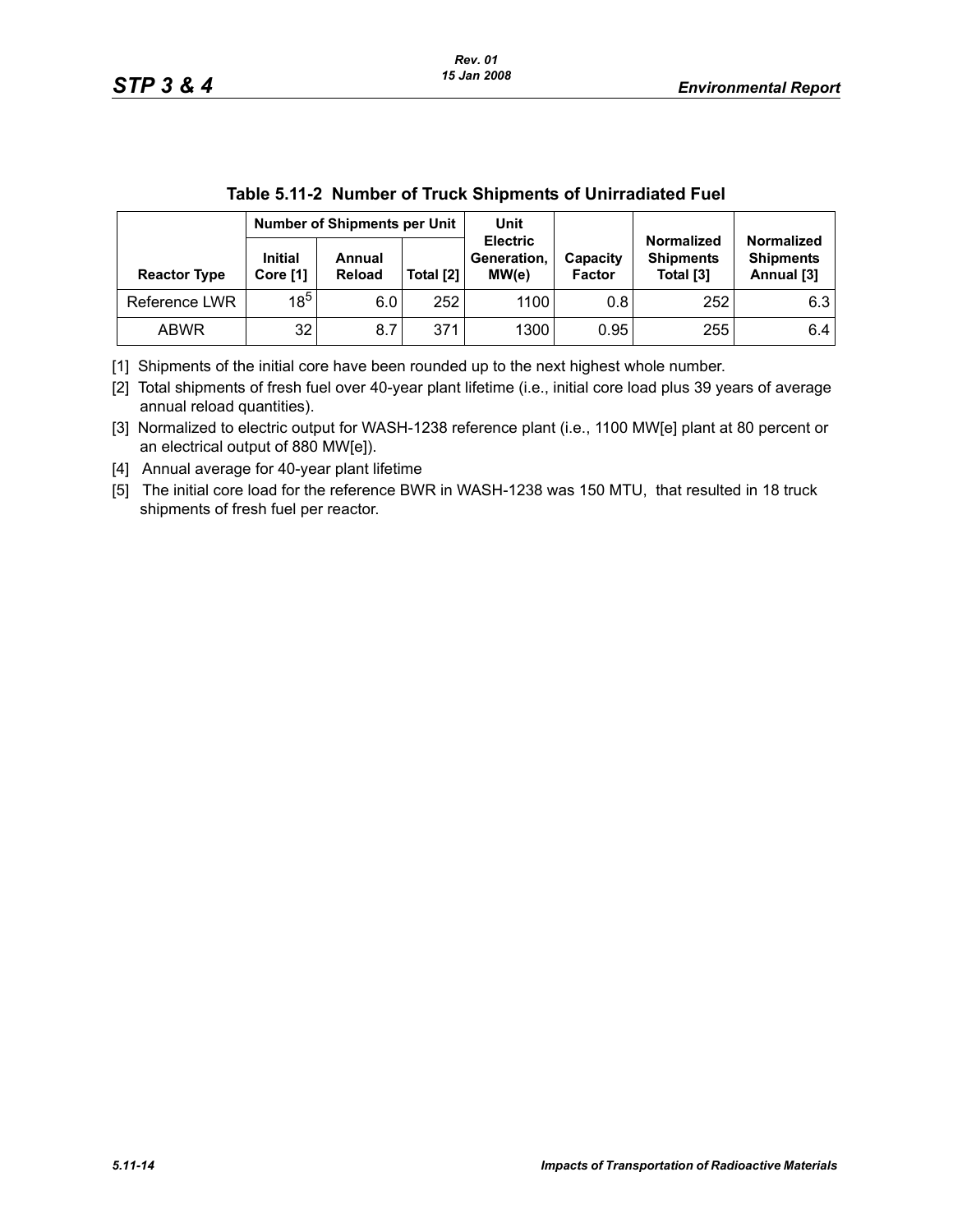| <b>Reactor Type</b> | Waste<br>Generation,<br>ft <sup>3</sup> /yr (m <sup>3</sup> /yr),<br>per unit | <b>Electrical</b><br>Output,<br>MW(e), per<br>unit | Capacity<br><b>Factor</b> | <b>Normalized</b><br>Waste<br>Generation<br>Rate, $ft^3/$<br><b>Reactor-Year</b><br>$(m^3)$ Reactor-<br><b>Year)</b> [1] | <b>Normalized</b><br>Shipments/<br>Reactor-Year [2] |
|---------------------|-------------------------------------------------------------------------------|----------------------------------------------------|---------------------------|--------------------------------------------------------------------------------------------------------------------------|-----------------------------------------------------|
| Reference LWR       | 3800 (108)                                                                    | 1100                                               | 0.80                      | 3800 (108)                                                                                                               | 46                                                  |
| <b>ABWR</b>         | 3500 (99)                                                                     | 1300                                               | 0.95                      | 2400 (68)                                                                                                                | 30                                                  |

|  |  |  | Table 5.11-3 Number of Radioactive Waste Shipments |
|--|--|--|----------------------------------------------------|
|--|--|--|----------------------------------------------------|

[1] Annual waste generation rates normalized to equivalent electrical output of 880 MWe for reference LWR analyzed in WASH-1238.

[2] The number of shipments was calculated assuming the average waste shipment capacity of 82.6 ft3 per shipment (3800 ft3/yr divided by 46 shipments/yr) used in WASH-1238.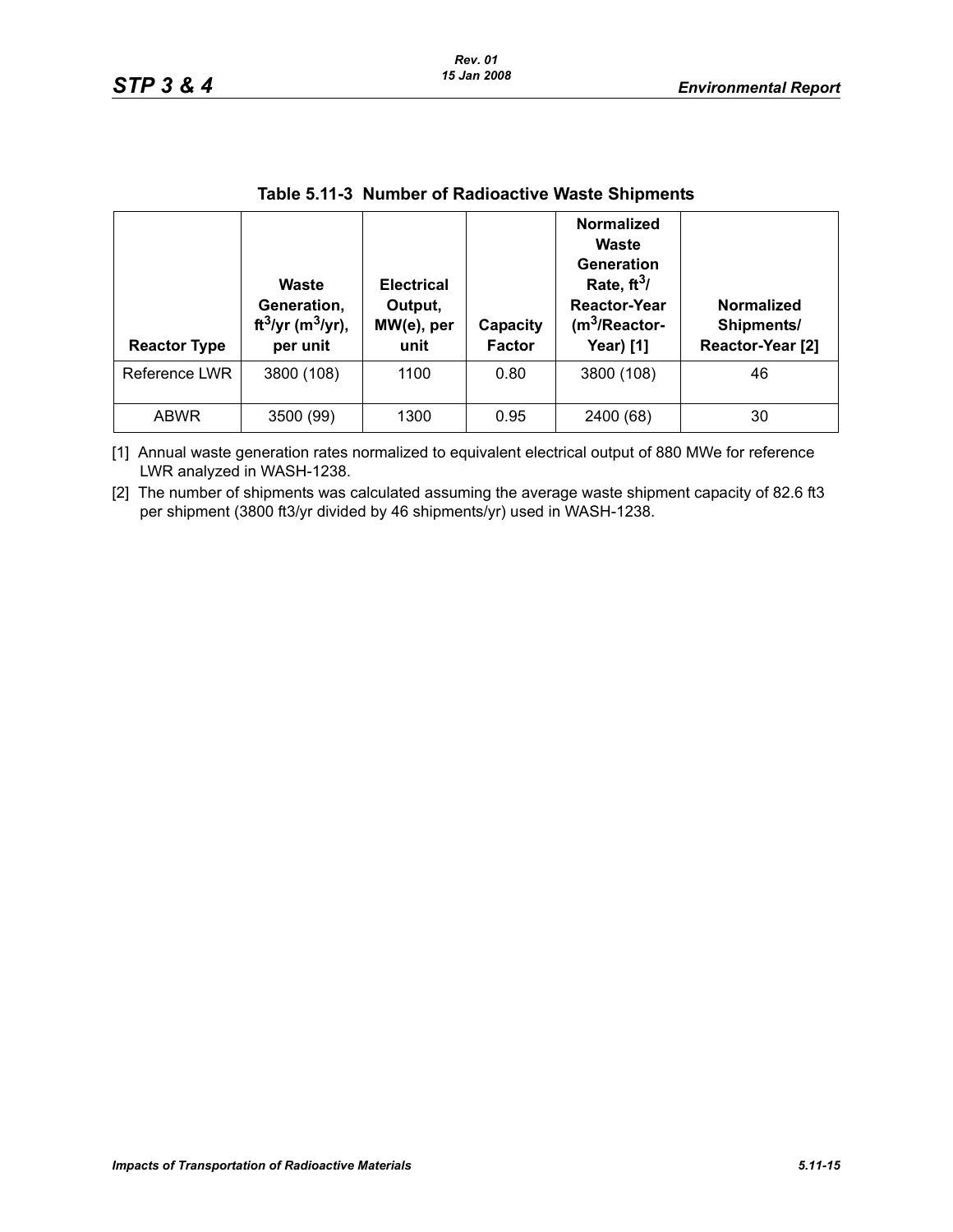| <b>Characteristic</b>                         | <b>Table S-4 Condition</b>                                                                        | <b>ABWR</b>                                       |
|-----------------------------------------------|---------------------------------------------------------------------------------------------------|---------------------------------------------------|
| Thermal Power Rating (MWt)                    | not exceeding 3800 per reactor                                                                    | 3926                                              |
| <b>Fuel Form</b>                              | sintered UO2 pellets                                                                              | sintered UO2 pellets                              |
| U235 Enrichment (%)                           | Not exceeding 4                                                                                   | Initial Core Average: 2.2;<br>Reload Average: 3.2 |
| <b>Fuel Rod Cladding</b>                      | Zircaloy rods; NRC has also accepted<br>ZIRLO <sup>™</sup> per 10 CFR 50.46                       | Zircaloy-2                                        |
| Average burnup (MWd/MTU)                      | Not exceeding 33,000                                                                              | 32,300                                            |
|                                               | <b>Unirradiated Fuel</b>                                                                          |                                                   |
| <b>Transport Mode</b>                         | truck                                                                                             | truck                                             |
| No. of shipments for initial core loading [1] | No comparison                                                                                     | 32                                                |
| No. of reload shipments per year [1]          | No comparison                                                                                     | 8.7                                               |
|                                               | <b>Irradiated Fuel</b>                                                                            |                                                   |
| Transport mode                                | truck, rail or barge                                                                              | truck, rail                                       |
| Decay time prior to shipment                  | Not less than 90 days is a condition for<br>use of Table S-4; 5 years is per<br>contract with DOE | Minimum 5 years                                   |
| No. of spent fuel shipments by truck [1]      | No comparison                                                                                     | 85 per year                                       |
| No. of spent fuel shipments by rail           | No comparison                                                                                     | not analyzed                                      |
|                                               | <b>Radioactive Waste</b>                                                                          |                                                   |
| Transport mode                                | truck or rail                                                                                     | truck                                             |
| Waste form                                    | solid                                                                                             | solid                                             |
| Packaged                                      | yes                                                                                               | yes                                               |
| No. of waste shipments by truck <sup>1</sup>  | No comparison                                                                                     | 43 per year                                       |
|                                               | <b>Traffic Density</b>                                                                            |                                                   |
| Trucks per day [2]<br>(normalized total)      | Less than 1                                                                                       | Less than 1<br>(96 per year)                      |
| Rail cars per month                           | Less than 3                                                                                       | not analyzed                                      |

#### **Table 5.11-4 ABWR Comparisons to Table S-4 Reference Conditions**

[1] Table provides the total numbers of truck shipments of fuel and waste for the ABWR. These values are then normalized based on electric output and summed for comparison to the traffic density condition in Table S-4.

[2] Total truck shipments per year calculated after normalization of estimated fuel and waste shipments for equivalent electrical output to the reference reactor analyzed in WASH-1238.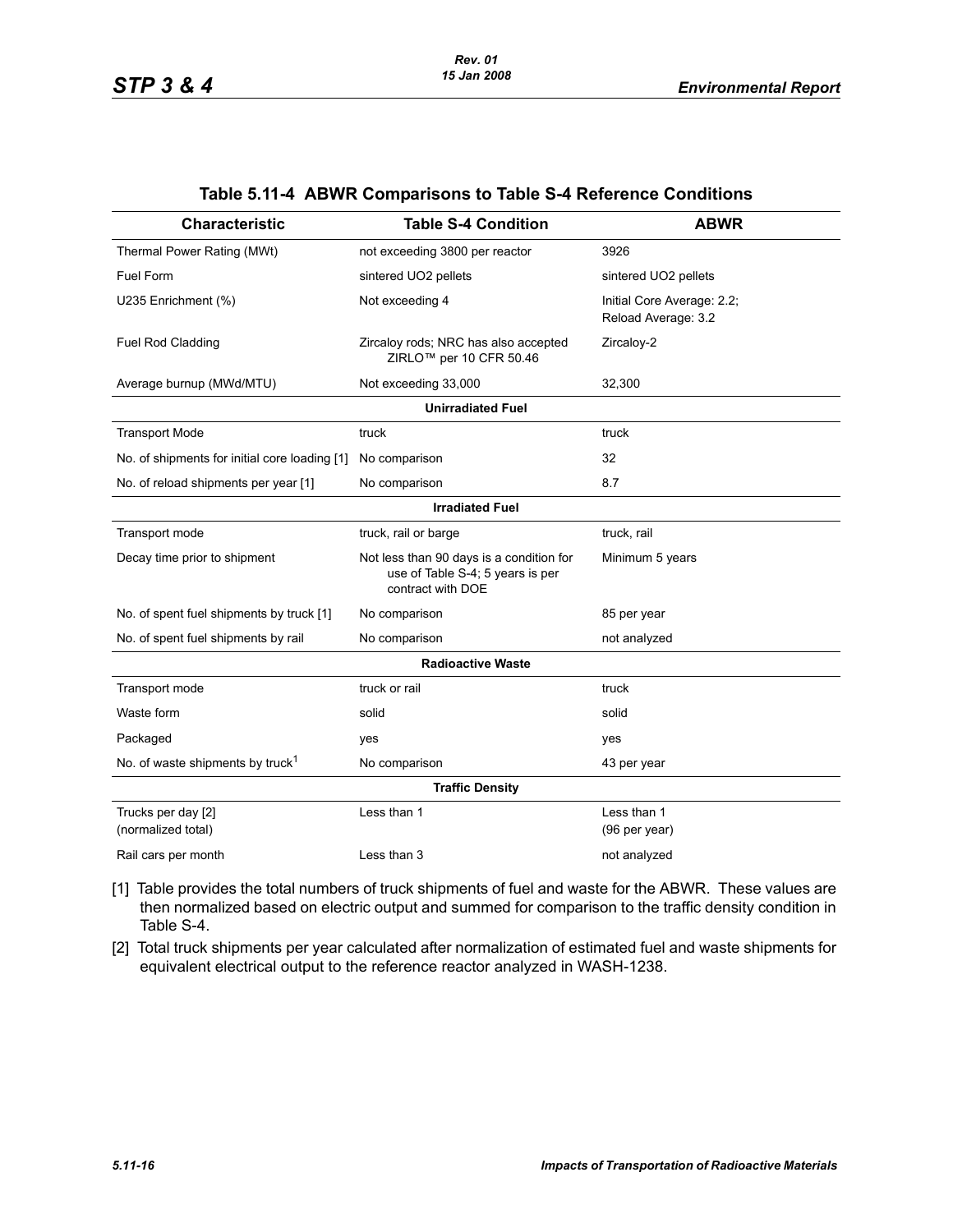| <b>Parameter</b>                                                                  | <b>RADTRAN 5 Input Value</b> |
|-----------------------------------------------------------------------------------|------------------------------|
| Shipping distance, miles [1] (km)                                                 | 2,000 (3,218)                |
| <b>Travel Fraction - Rural</b>                                                    | 0.90                         |
| Travel Fraction - Suburban                                                        | 0.05                         |
| Travel Fraction - Urban                                                           | 0.05                         |
| Population Density – Rural, persons/mi <sup>2</sup> (persons/km <sup>2</sup> )    | 25.9(67)                     |
| Population Density – Suburban, persons/mi <sup>2</sup> (persons/km <sup>2</sup> ) | 904 (2,341)                  |
| Population Density – Urban, persons/mi <sup>2</sup> (persons/km <sup>2</sup> )    | 5850 (15,152)                |
| Vehicle speed - Rural, miles/hr (km/hr)                                           | 55 (89)                      |
| Vehicle speed - Suburban, miles/hr (km/hr)                                        | 55 (89)                      |
| Vehicle speed – Urban, miles/hr (km/hr)                                           | 55 (89)                      |
| Traffic count - Rural, vehicles/hr                                                | 530                          |
| Traffic count – Suburban, vehicles/hr                                             | 760                          |
| Traffic count - Urban, vehicles/hr                                                | 2,400                        |
| Dose rate at 1 meter from vehicle, mrem/hr                                        | 0.1                          |
| Packaging length, ft (m)                                                          | 22(6.7)                      |
| Number of truck crew                                                              | 2                            |
| Stop time, hr/trip                                                                | 4.5                          |
| Population density at stops, persons/mi <sup>2</sup> (persons/km <sup>2</sup> )   | 166,500 (431,235)            |

#### **Table 5.11-5 RADTRAN 5 Input Parameters for NRC Analysis of Unirradiated Fuel Shipments**

Source: Reference 5.11-1.

[1] WASH-1238 had a range of shipping distances between 25 and 3000 miles for unirradiated fuel shipments. A 2000-mile "average" shipping distance was used in NRC analyses of ESP sites in Reference 5.11-6, 5.11-7, 5.11-8.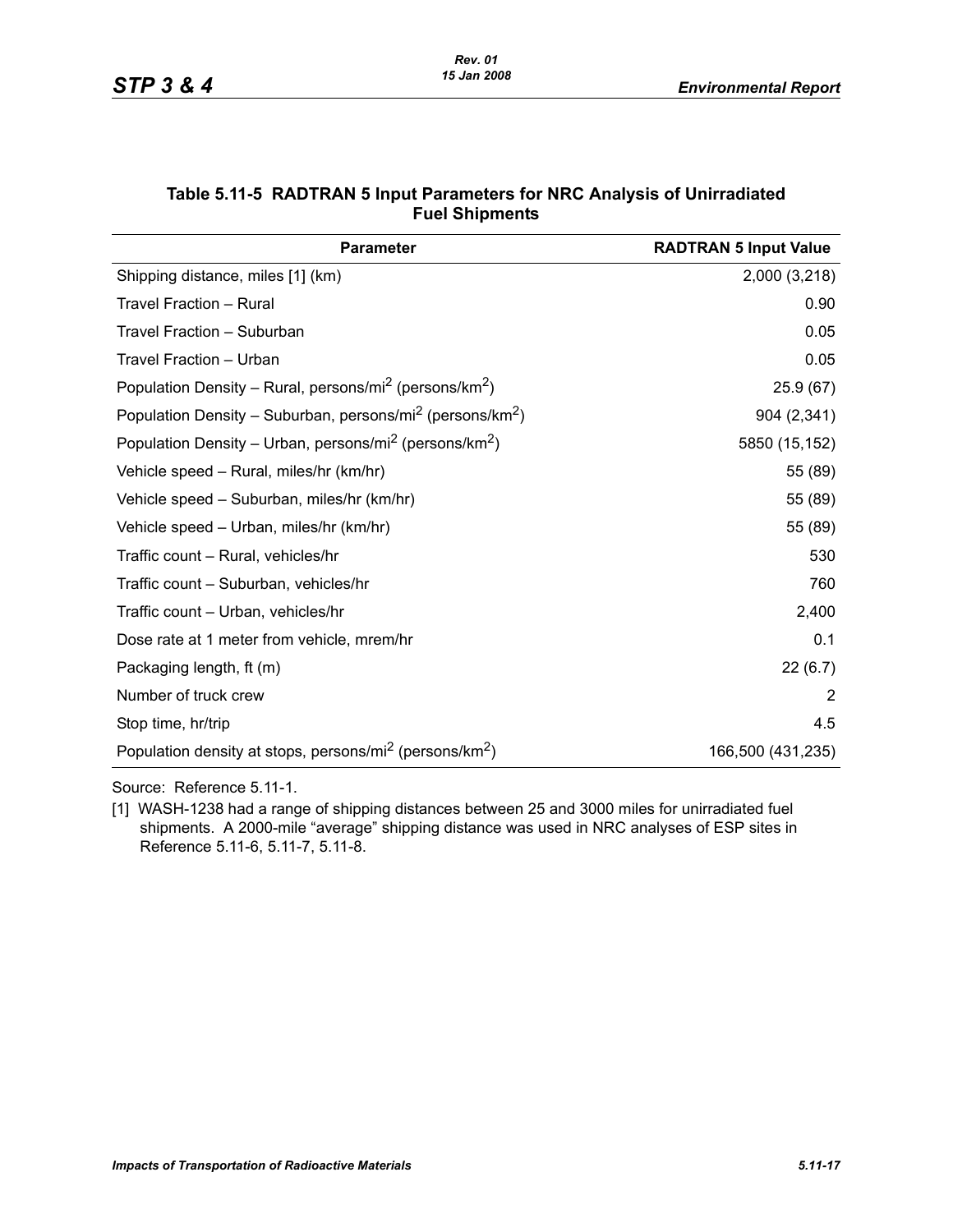| <b>Reactor Type</b>                     |                                                                | <b>Cumulative Annual Dose,</b><br>person-rem per reference reactor year |                                      |                                        |  |  |
|-----------------------------------------|----------------------------------------------------------------|-------------------------------------------------------------------------|--------------------------------------|----------------------------------------|--|--|
|                                         | <b>Normalized</b><br><b>Average Annual</b><br><b>Shipments</b> | <b>Transport</b><br><b>Workers</b>                                      | <b>General Public -</b><br>onlookers | <b>General Public -</b><br>along route |  |  |
| Reference LWR<br>(WASH-1238)            | 6.3                                                            | 0.011                                                                   | 0.042                                | 0.0010                                 |  |  |
| ABWR                                    | 6.4                                                            | 0.011                                                                   | 0.042                                | 0.0010                                 |  |  |
| 10 CFR 51.52 Table<br>S-4 condition [1] | 365<br>per day)<br>(<1                                         | 4                                                                       | 3                                    | 3                                      |  |  |

#### **Table 5.11-6 Radiological Impacts of Transporting Unirradiated Fuel to the STP Site by Truck**

[1] Table S-4 conditions apply to all types of radioactive material transportation. The impacts of unirradiated fuel shipments constitute a small fraction of the overall cumulative annual dose limit.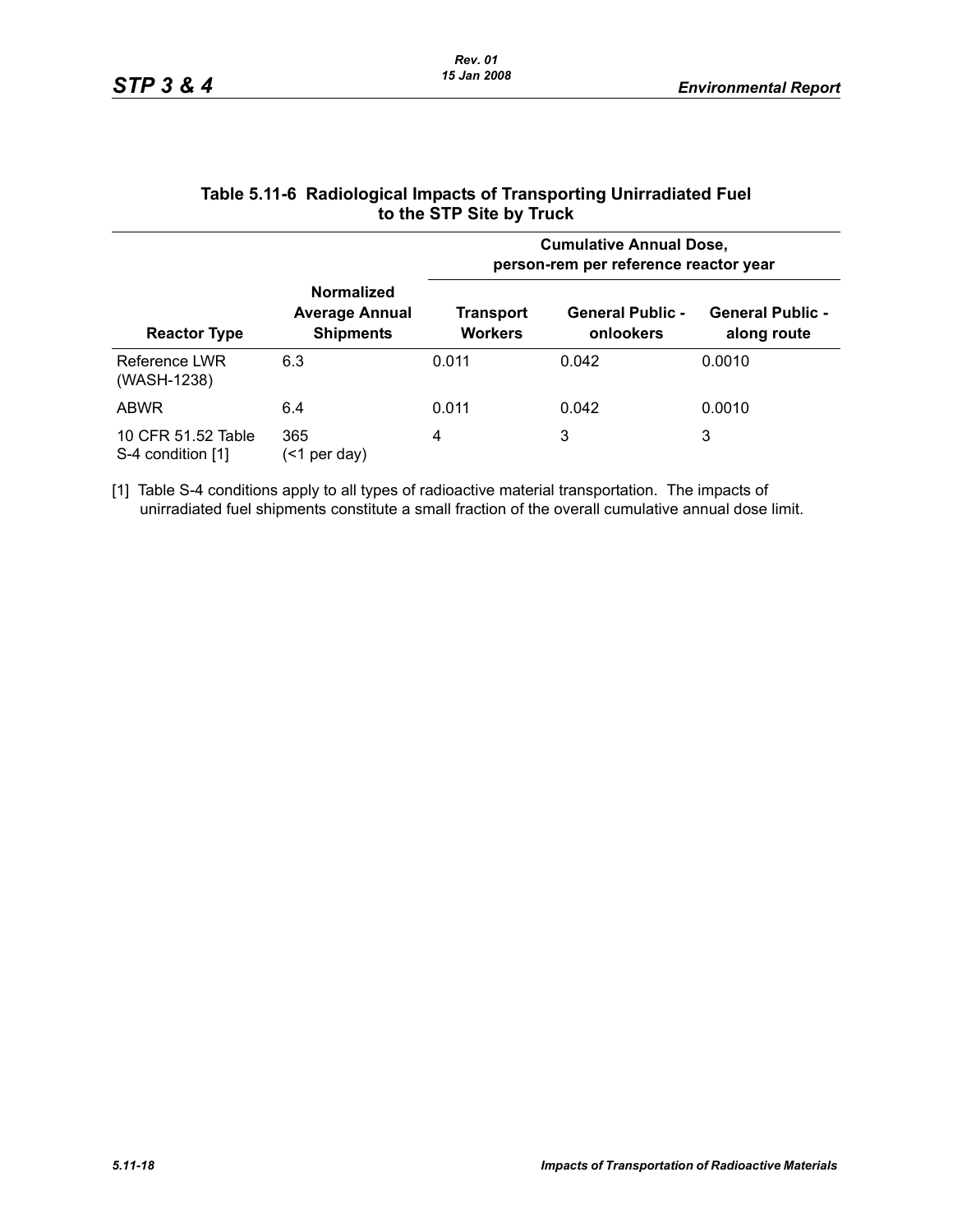|                                                                                 | <b>RADTRAN 5 input</b>             |                                                                                                                                                                           |
|---------------------------------------------------------------------------------|------------------------------------|---------------------------------------------------------------------------------------------------------------------------------------------------------------------------|
| <b>Parameter</b>                                                                | value                              | Source                                                                                                                                                                    |
| Vehicle speed - Rural (miles/hr)                                                | 55                                 | Based on average speed in rural areas                                                                                                                                     |
| Vehicle speed - Suburban (miles/hr)                                             | 55                                 | given in Reference 5.11-16. Because<br>most travel is on interstate highways, the                                                                                         |
| Vehicle speed - Urban (miles/hr)                                                | 55                                 | same vehicle speed is assumed in rural,<br>suburban, and urban areas. No speed<br>reductions were assumed for travel at<br>rush hour.                                     |
| Traffic count - Rural (vehicles/hr)                                             | 530                                | Reference 5.11-16                                                                                                                                                         |
| Traffic count - Suburban (vehicles/hr)                                          | 760                                | Reference 5.11-16                                                                                                                                                         |
| Traffic count - Urban (vehicles/hr)                                             | 2400                               | Reference 5.11-16                                                                                                                                                         |
| Dose rate at 1 m from vehicle (mrem/hr) 13                                      |                                    | Approximate rate at 1 m that is<br>equivalent to maximum dose rate<br>allowed by Federal regulations (i.e., 10<br>mrem/hr at 2 m from the side of a<br>transport vehicle) |
| Packaging dimensions, m                                                         | Length $= 5.2$<br>Diameter = $1.0$ | Reference 5.11-12                                                                                                                                                         |
| Number of truck crew                                                            | $\overline{2}$                     | Reference 5.11-16                                                                                                                                                         |
| Stop time (hr/trip)                                                             | 4                                  | Route specific                                                                                                                                                            |
| Population density at Stops<br>(person/km <sup>2</sup> )                        | 30,000                             | Reference 5.11-14                                                                                                                                                         |
| Min/Max Radii of Annular Area<br>Surrounding Vehicle at Stops (m)               | 1 to 10                            | Reference 5.11-14                                                                                                                                                         |
| Shielding Factor Applied to Annular<br>Area Surrounding Vehicle at Stops        | 1 (no shielding)                   | Reference 5.11-14                                                                                                                                                         |
| <b>Population Density Surrounding Truck</b><br>Stops (persons/km <sup>2</sup> ) | 340                                | Reference 5.11-14                                                                                                                                                         |
| Min/Max Radii of Annular Area<br>Surrounding Truck Stop (m)                     | 10 to 800                          | Reference 5.11-14                                                                                                                                                         |
| Shielding Factor Applied to Annular<br>Area Surrounding Truck Stop              | 0.2                                | Reference 5.11-14                                                                                                                                                         |

# **Table 5.11-7 RADTRAN 5 Incident-free Exposure Parameters**